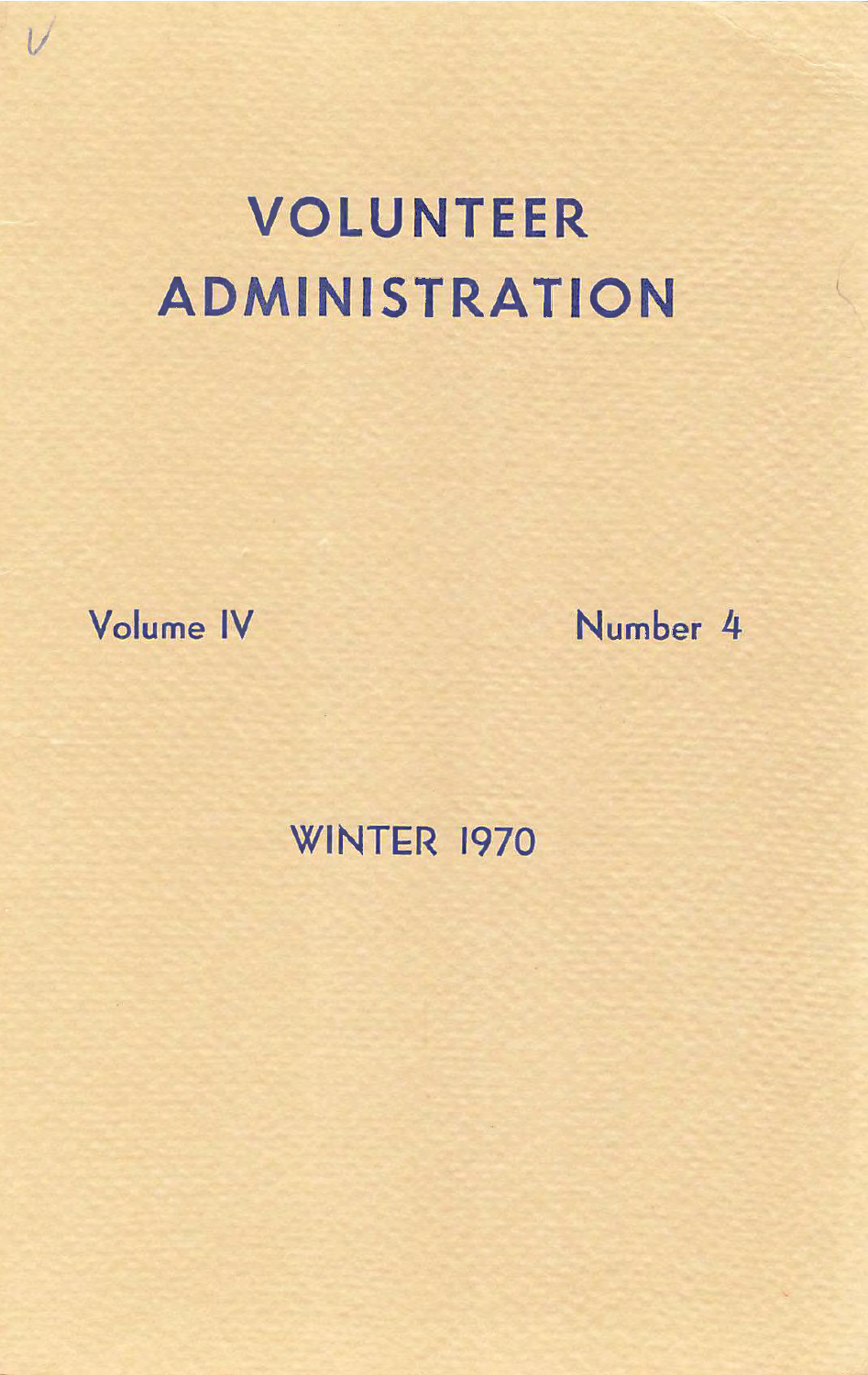# **VOLUNTEER ADMINISTRATION**

A quarterly journal devoted to the promotion of research, theory, and creative programming of volunteer services.

#### EDITOR

Marvin S. Arffa, Ed. D. Department of Mental Health Wakefield, Mass.

### ASSOCIATE EDITOR

Robert McCreech Director, Institute for Advancement of Human Services Northeastern University, Boston, Massachusetts

#### ADVISORY EDITORIAL COMMITTEE

Miriam Karlins Director, Mental Health Information Education and Volunteer Services St. Paul, Minnesota

Glenna B. Kent Coordinator of Volunteer Services Indiana Department of Mental Health Indianapolis, Indiana

Mary C. Mackin Staff Assistant for Program Development and Appraisal Veterans Administration Voluntary Service

Martha Moss Supervisor, Volunteer **Services** Rockland State Hospital Orangeburg, New York

Jane Phillips Chief, Volunteer Services Program Illinois Department of Mental Health Chicago, Illinois

Herbert Rooney Chief, Citizen Participation Branch National Institute of Mental **Health** Chevy Chase, Maryland

MANUSCRIPTS: Address all correspondence concerning manuscripts to the Editor, VOLUNTEER ADMINISTRATION, 15 Pleasant Park Road, Sharon. Massachusetts 02067.

SUBSCRIPTIONS: Subscriptions are \$5.00 per year. Checks should be made payable to VOLUNTEER ADMINISTRATION.

Published in cooperation with the Center for Continuing Education, Northeastern University, Boston Massachusetts.

ADVERTISING SPACE available. Write the Editor for further information.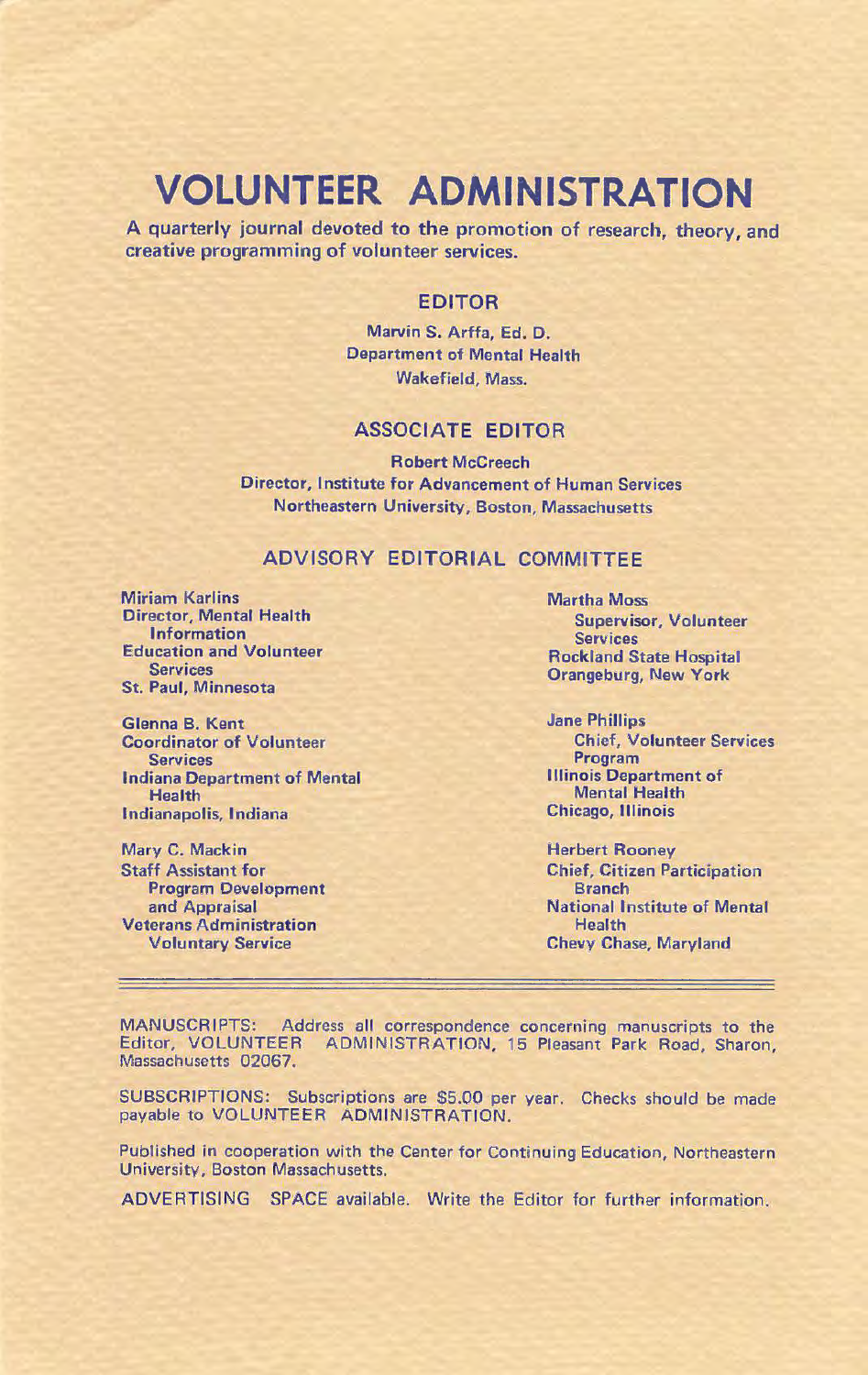#### EDITORIAL NOTE:

This issue is devoted to college student volunteerism. The articles were solicited and compiled by JOHN H. CAULEY, JR., DIRECTOR OF THE OFFICE OF VOLUNTEER PROGRAMS AT MICHIGAN STATE UNIVERSITY.

COLLEGE VOLUNTEER PROGRAMS

by Jonathan Bacon Mike Hartman Tom Kurylo Monica Osebold

"This edition is introducing a new revolution, one which will reach its zenith when men truly care for their fellowmen. This revolution has invaded the classroom, the courtroom, the action center, and every citadel of poverty, ignorance and injustice. The soldiers of this crusade are college students working for community betterment.

College students, numbering more than 14,000 were involved last year in this campus-community revolt. They were working with the young, the elderly, the black, the white, Mexican-American, and Indian. Volunteers are functioning as tutors, teacher aides, club leaders, court aides, big brothers and sisters, nurses aides, community action center coordinators, and whatever else is required to help their fellowman. More than 180 different programs on nearly 50 different campuses have been established to provide student manpower to better the community.

No one can predict where this revolution will end. No one can predict how many volunteers will devote time and energy this year. The numbers have grown steadily over the last several years. Each year new programs are started on new campuses across the state and nation. But like all revolutions, we fight time. Injustice, individual neglect, uselessness, and ignorance, all are fast-maturing diseases. The volunteer movement fights against the very seeds of the sickness which infests mankind.

We fight the feeling of uselessness, and we fight to make men whole. After all, the loss of an individual is too great a loss."

> From "College Volunteer Programs" *Michigan Challenge,* Volume X, No. 2, November 1969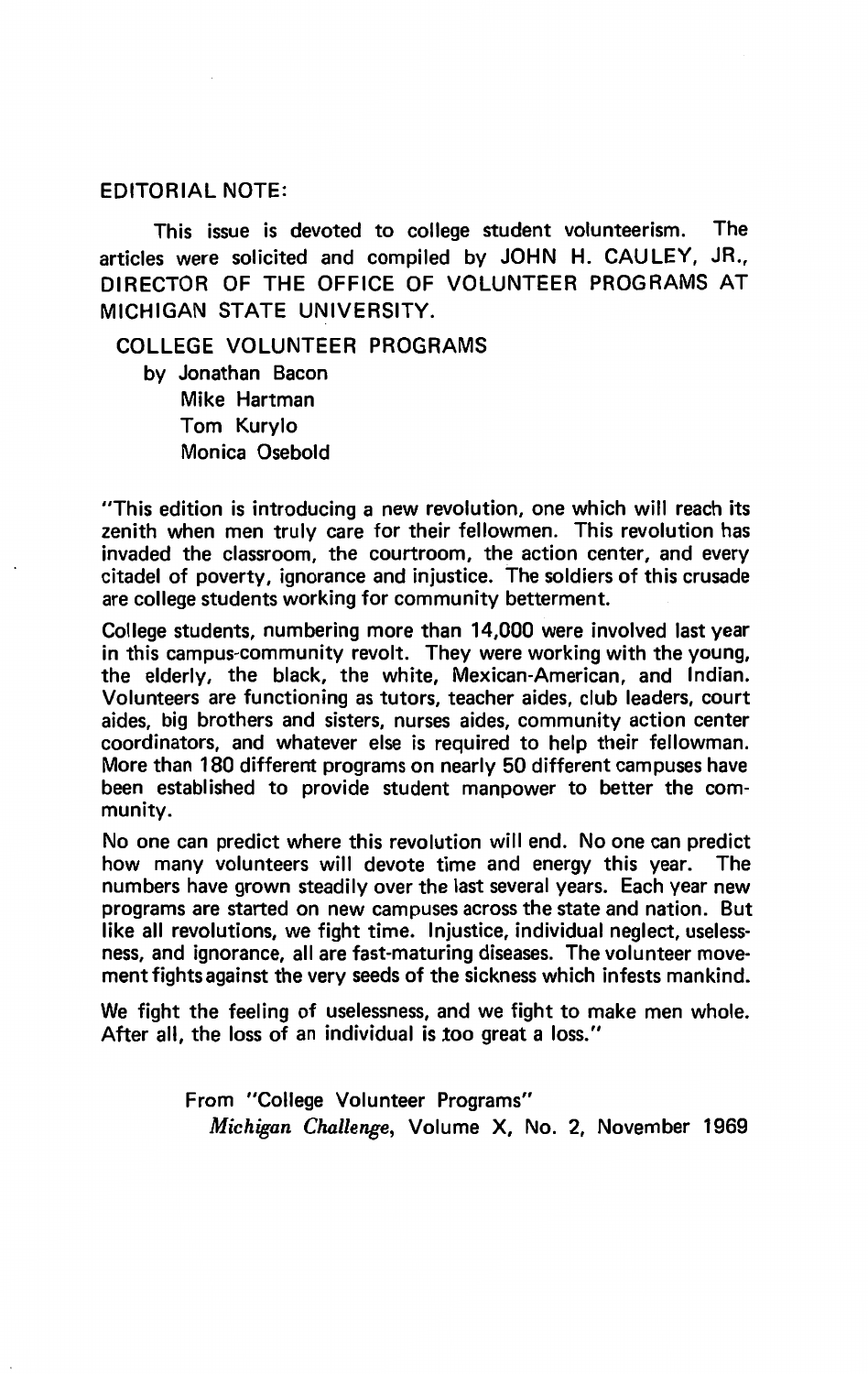# Volume IV, Number 4

# **TABLE OF CONTENTS**

| In Defense of Student Activism<br>and the contract of the state of the state of the state of the state of the state of the state of the state of the state of the state of the state of the state of the state of the state of the state of the state of the sta<br><b>LAURA HOWARD</b> |  |  |
|-----------------------------------------------------------------------------------------------------------------------------------------------------------------------------------------------------------------------------------------------------------------------------------------|--|--|
| Volunteer Services at Kent State4<br><b>JUDIE LaFORME</b>                                                                                                                                                                                                                               |  |  |
| <b>JONATHAN PAUL BACON</b>                                                                                                                                                                                                                                                              |  |  |
| Integrating the Volunteer Role into the 14<br>College Curriculum: an Experiment                                                                                                                                                                                                         |  |  |

ATHENA THEODORE, Ph.D.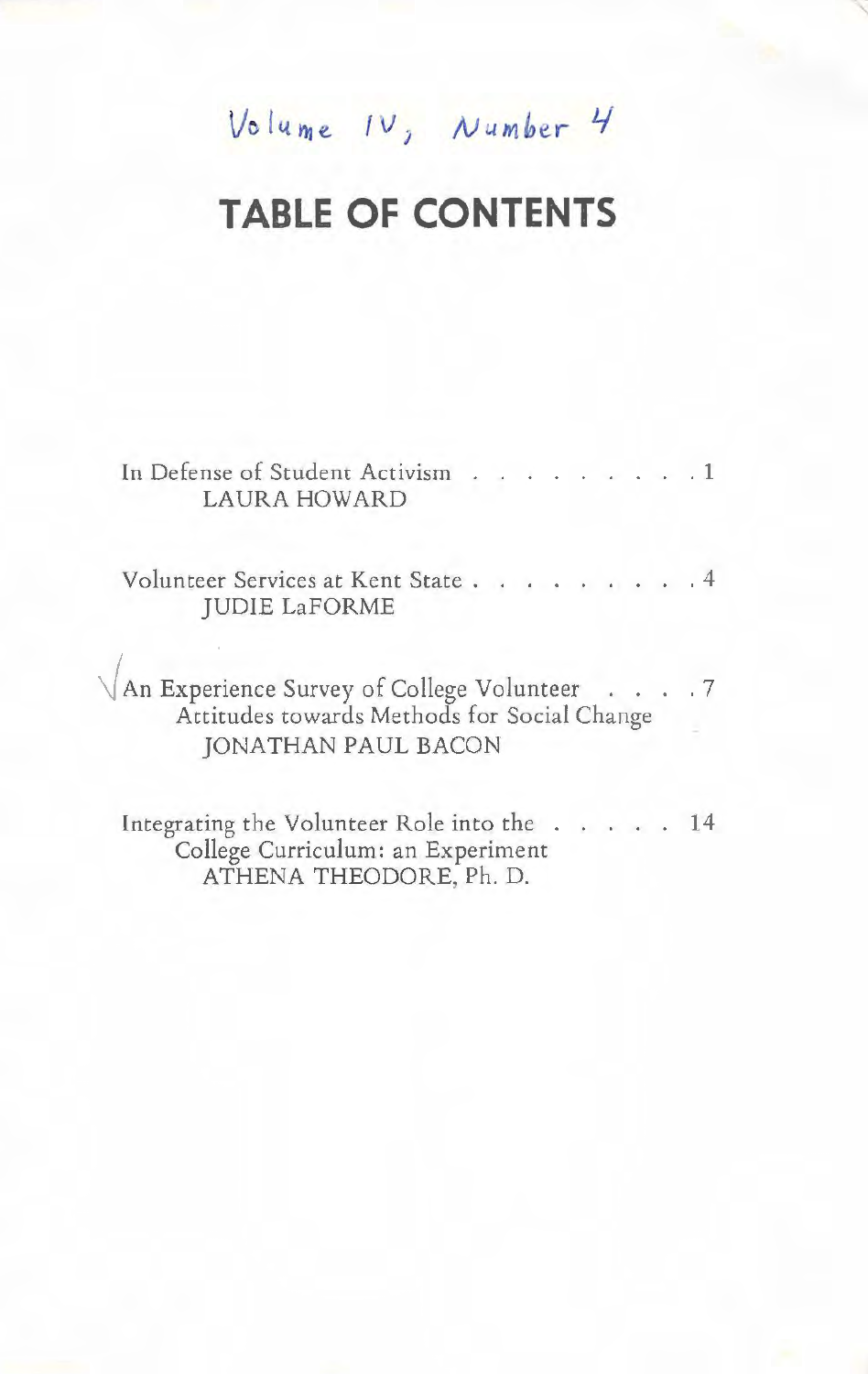#### **IN DEFENSE OF STUDENT ACTIVISM**

by

Laura Howard, Coordinator Student Volunteer Services University of Wisconsin, Madison, Wisconsin

Although the phrase "student activism" seems to evoke a negative reaction these days, few people understand that student volunteerism is a part of this same general trend. The two are, in. fact, deeply and thoroughly interrelated. Students, concerned about society's problems and its future, are acting out their concern in volunteer as well as strictly political activity.

The growth of student volunteer activity on the University of Wisconsin campus is reflected in the University's efforts to keep up with that interest. What is today the Office of Student Volunteer Services in the Union, the campus center, began in 1964 as a quarter-time project assistantship in the Division of Student Affairs. With the increase in student volunteer interest since then, the position has grown, to halftime in 1966, to three-quarters in 1967, and to full-time in 1968, when the campus liaison functions of Peace Corps and VISTA were also absorbed. Today the Coordinator of Student Volunteer Services tries to meet the needs of the Madison and campus communities in as wide a range as possible.

The 1960's have been called The Decade of Concern. Certainly the increasing awareness of students to world and national social problems is reflected in the commitment of young people to the ideals of the Peace Corps and VISTA as well as to the solution of problems closer to home. An important feeling among college students throughout the last few years has been that, yes, there are serious problems in our society but, look, we can do something about them. Witness the popularity of tutoring programs on college campuses across the country; tutoring programs directed largely toward minority group and culturally disadvantaged children in the public schools. College students seem to approach these tutoring programs like this: I know that I am working with only one person but I think I can make a difference, and perhaps later this difference will have an impact on society as a whole. After some months of experience and after the initial idealism has mellowed, many tutors still discuss their feelings in terms of what might be; they admit to the magnitude of the social and economic problems involved but they continue to tutor nonetheless ...

The ideology of student volunteerism is fairly consistent. College volunteers want to work in one-to-one relationships with other people and they want to know that what they do as volunteers is important. The degree of importance, however, can vary. On the one hand, the traditional volunteer concern, the relationship, is important; for a tutor it might be helping a potential drop-out find a reason for staying in school. On the other hand, the student volunteer's concerns are non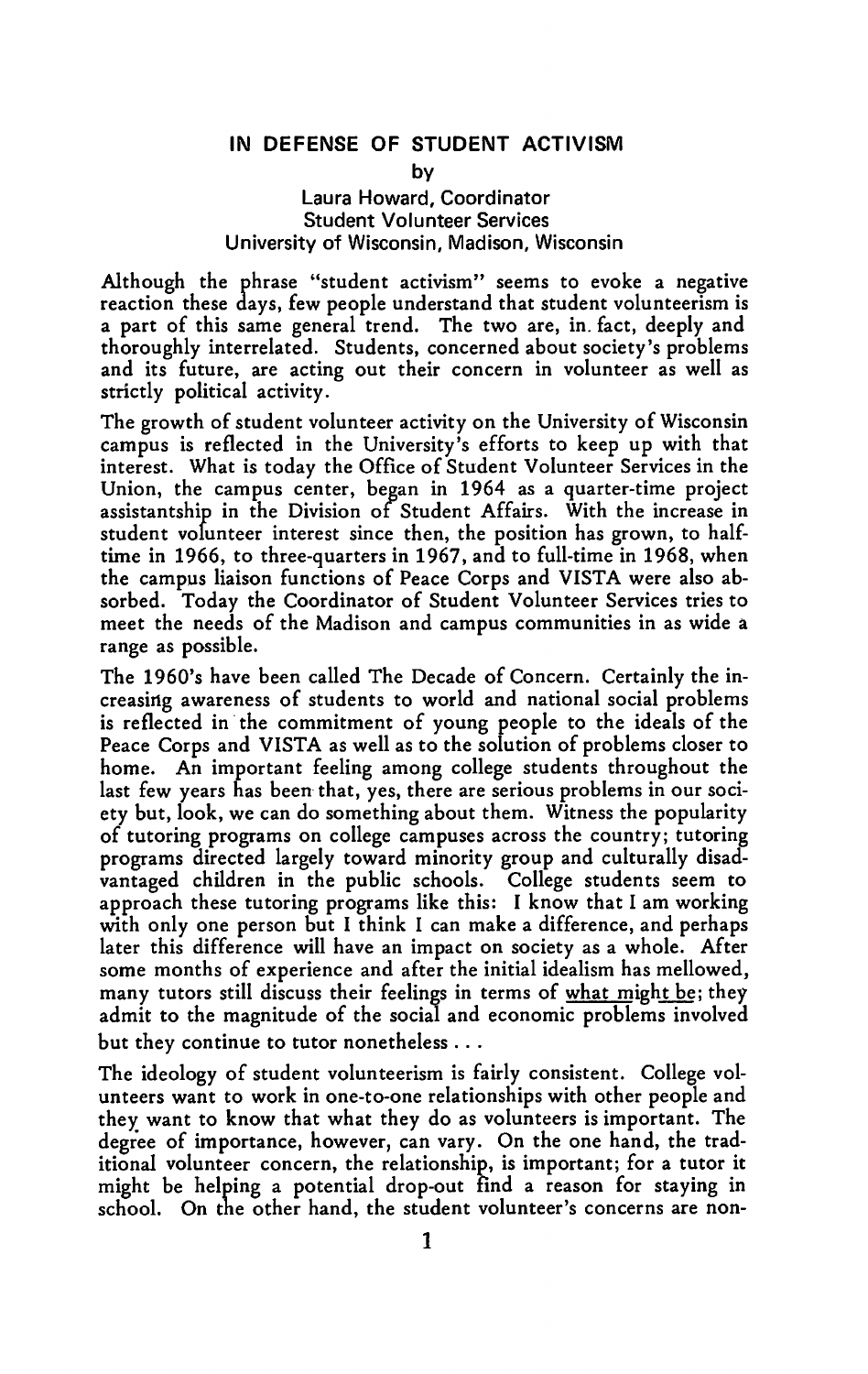traditional, long-term goals: helping society to change, to eliminate the causes of poverty and to remedy the reasons for ignorance. Frequently today's student volunteer sees his activity not as just an individual effort but as part of a generational action to make things better. One tutor is only part of the solution; it is the group thrust, the sum of the parts, that will get things done.

A second general kind of student volunteer interest, more traditional, is one in which the relationship is the only concern, for instance, in programs for mentally, physically, or emotionally handicapped people. Usually this concern is, and is expressed as, an offer of friendship. In terms of sheer numbers, interestingly enough, volunteers on this campus are probably equally divided between working with the culturally disadvantaged and with handicapped people.

In both of these kinds of volunteer activity, however, with the focus on the individual relationship alone or with the focus on the relationship as well as on the possibility for social change, it is important to note that the volunteer works in a world of manageable size, with an individual or a small group. Perhaps in these days of megalopolis and the mega-University, of polarization within the society and on the campus, this making of smaller worlds serves a purpose more vital than ever, for the volunteer and for the people with whom he works.

The new reasons for which students do volunteer work, towards societal ends, have serious implications for the agencies seeking college student help, for much of the new volunteer rationale is not at all traditional. As a result, students generally will not accept many of the traditional volunteer roles, that of fund-raiser, or envelope-stuffer, or gift shop clerk, nor will they be satisfied with the traditional volunteer rewards, recognition teas, service pins, etc. This is not meant to imply a value judgement about student volunteer motivation; it is more a statement of fact.

The student volunteer commitment to an individual or to an idea of social change is an activist commitment. The student volunteer is willing and eager to do something constructive to help. In this light, student volunteers can be very broadly categorized as political moderates, those who favor social change through non-violent, though sometimes non-traditional, means. What follows is an interpretation or general impression of the events on this campus last spring immediately after the announcement of the Cambodian incursion policy.

In times of natural or man-made upheaval it is obvious that patterns of normal day-to-day activity are disrupted. This is as true of the situation on campus as for anywhere else. During the unusual events of last May, students who were volunteers in one program or another in Madison were almost inevitably part of the student crowds observing and on the periphery of confrontations with the police. At the height of the disturbances, large numbers of moderate students were drawn into the fringes of activity by the very nature and violence of events. By definition, among them were students who were also volunteers. I was there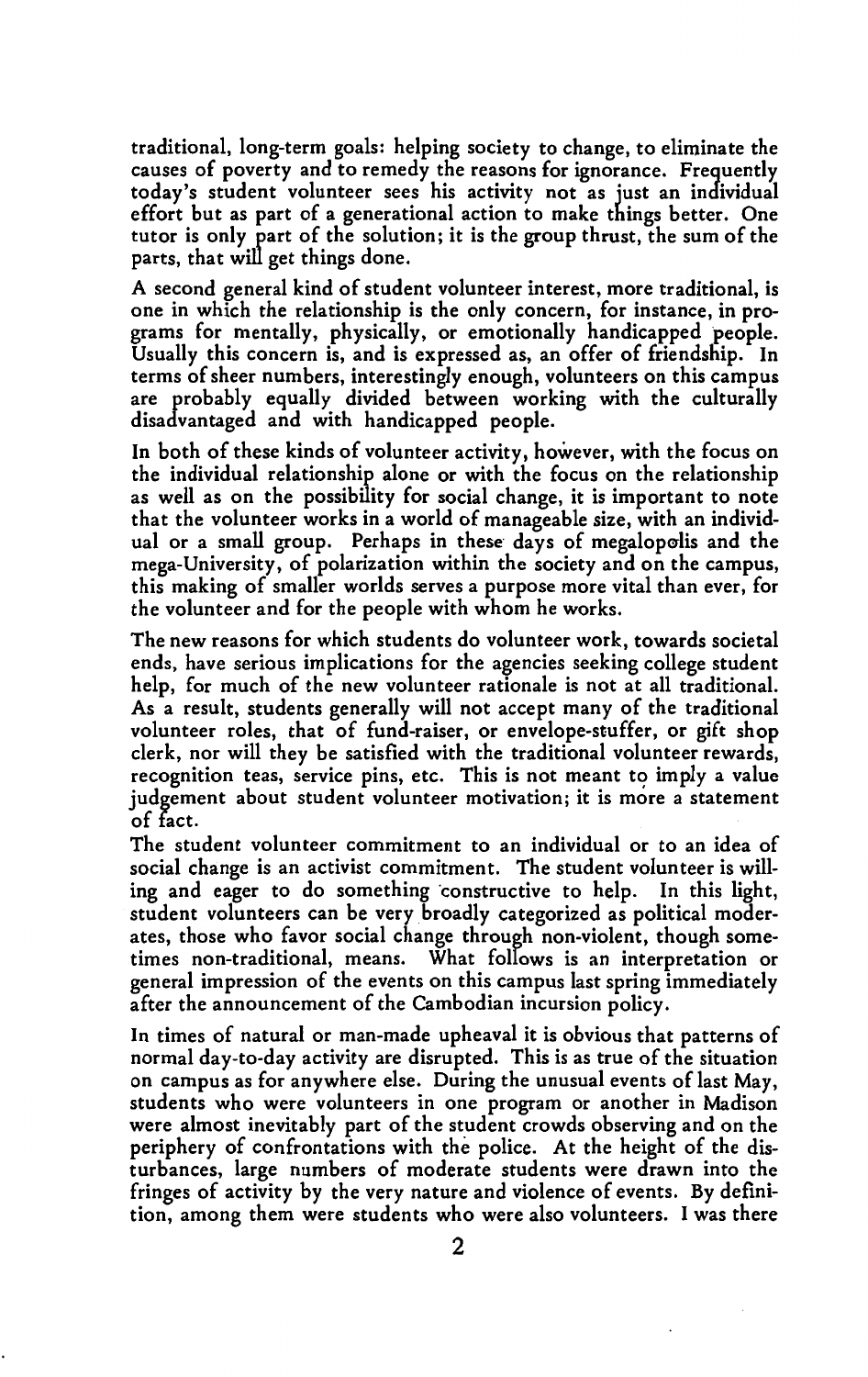myself, watching, until the situation became physically dangerous. Then I went home and watched the news, not an unusual activity, and then I washed clothes, a most normal activity. The point is that I too disagreed with the Cambodia decision and wanted to protest, that I was involved in a police confrontation activity as a member of the crowd up until the moment of danger, and that afterwards I resumed normal activities fairly quickly.

It is my guess that most student volunteers, as well as most moderate students, responded the same way, that normal non-academic activities were interrupted only briefly by the events on campus. It is also my guess that most student volunteers who remained in Madison\* continued with their volunteer activity, perhaps contributing even more time as a few classes and campus activities were postponed.\* The critical factor here is that student volunteers had non-campus community activities to which they could turn at a time when the University was not functioning normally.

If this interpretation is correct, it could have important implications for college volunteer activity in the future. During a crisis on campus, student ties with the community through volunteer activity may be strengthened as a reflection of a commitment to that community and as a seeking for stability in a chaotic world. Some students never will be affected by volunteer opportunities-those who believe it futile and those who are too self-concerned. But if campus disruptions continue, a larger number of moderate students may be receptive to the volunteer idea, if programs and opportunities are relevant (the agency responsibility). At any rate we can, I think, be hopeful about the future, not overly optimistic, but hopeful ...

<sup>\*</sup>It should be noted here that some students did leave Madison during the disruptions and some of them did not return for exams, having made other arrangements with professors, etc.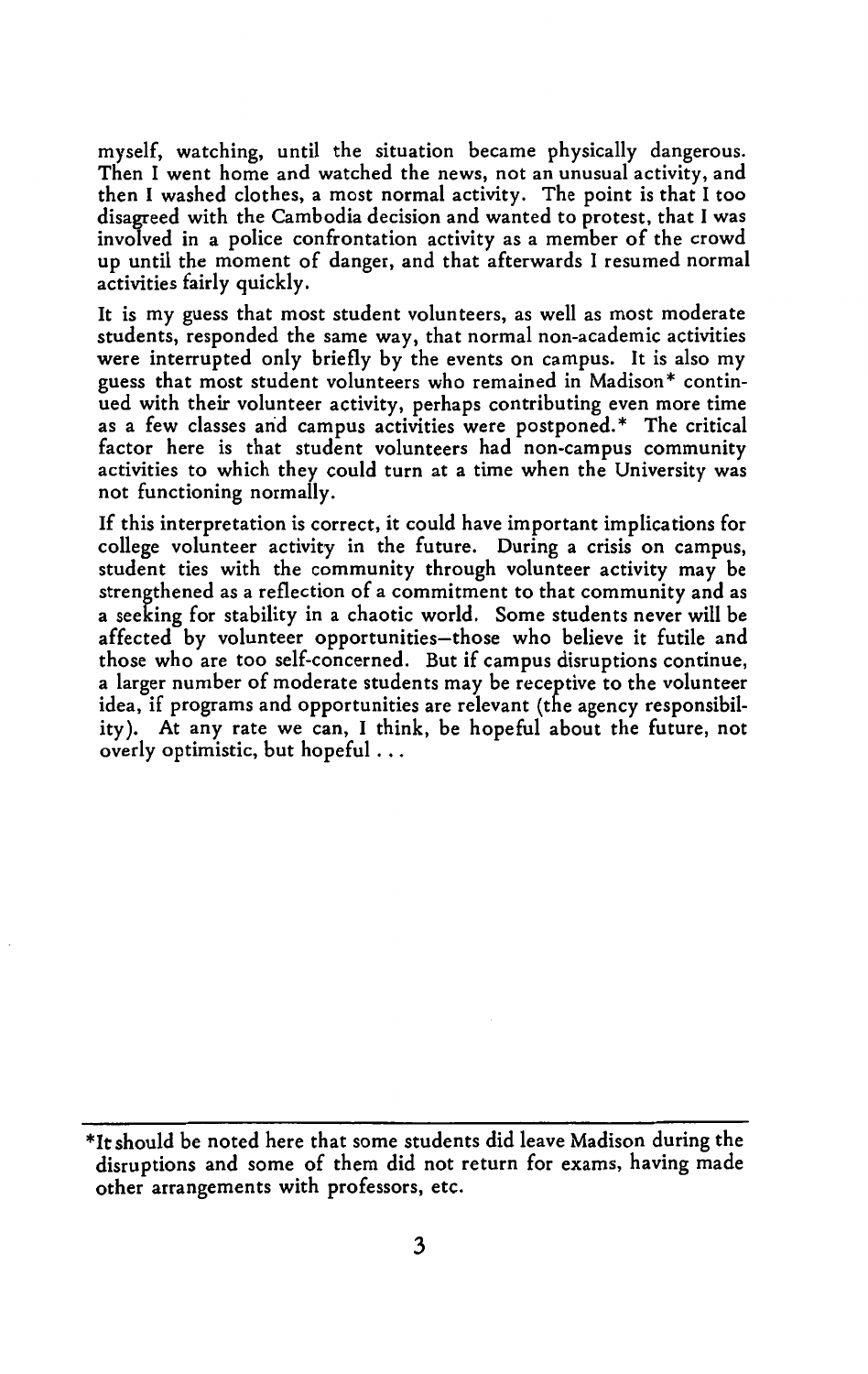#### **VOLUNTEER SERVICES AT KENT STATE**

by

#### Judie La Forme Coordinator of Volunteer Services Kent State University, Kent, Ohio 44240

What happened at Kent State University on May 4, 1970 with the shooting of four students probably could have happened at a University almost anywhere in the country. Many people asked why a university in a rural community and filled to overflowing with apathetic people, erupted in the type of violence that resulted in death? There are many reasons and we may never have the whole answer, but I would like to discuss one aspect of student frustration which leads to protest, but also leads to bettering the system through volunteer service.

The majority of the students at Kent were not involved that tragic day, but some of them who were, included the same students who suffer from a sense of meaninglessness, helplessness and frustration with the general society's disrespect for the ideals of decent human relations and the freedom principles on which this country was founded. Many of these same students or students like them found their way to the Office of Volunteer Services at Kent this year to offer their help in a very personal one-to-one type of giving in a mutual learning experience.

Probably most notable about the majority of these young people was a great need for meaning in their lives and a frustration with the depersonalized, mechanized environment in which they lived. Over and over I heard variations on the same theme. They found little satisfaction with their studies: very little learning by experience; not much chance to be creative or pursue the subjects they would like to choose; classes were too large; everything was memorized to be recited back to the instructor on his exam; some classes were televised; professors were never in when they were most needed; more often than not academic advisors were of no help; decisions that affected their lives were made by unseen, unavailable administrators; the buck was passed, sending them from office to office. Besides all of that our country's constitution and bill of rights were being flagrantly and blatantly disregarded by key people; an incredible war was being fought on the othet side of the world; America was intervening in other countries through economic interests; pollution was at a dangerous level; a high percentage of the "greatest" nation in the world were poverty stricken; young people couldn't vote; worst of all some human beings were disrespected, harassed, discriminated against and even killed because their skin was black. The people of America talked justice, honesty and love, but their actions disproved their words.

Many of these students are attracted by the idea of voluntarily serving others as one possible way to influence their society. They tutored other students and children from culturally different backgrounds, set up a hotline and crisis center, gave blood, supervised recreation for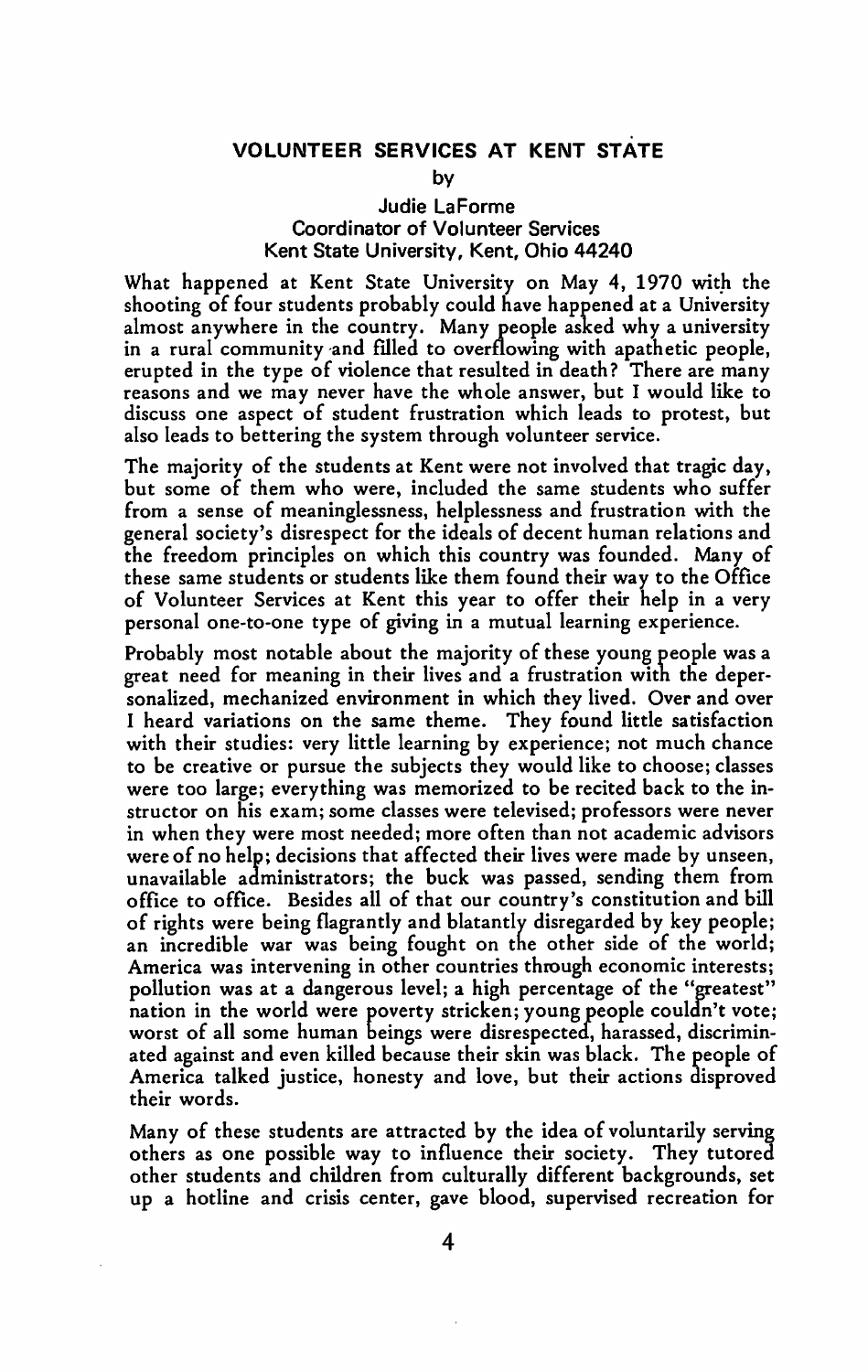children, cleaned up the city and campus, and on and on. This was personal relations and experiential and experimental learning. For many this helped give meaning to their lives.

A few others were very skeptical, however, and became frustrated because so many people, and especially many students, didn't care. And except in rare cases the volunteer activities were bandaides-short term patching of immediate scratches without finding the cure. Tutoring a child was one thing, but finding an effective method to bring change to the school system was another. Setting up a crisis center was a big step, but it didn't prevent the crisis. Picking up litter did very little to call attention to the danger of air and water pollution. While volunteer effort tended to contribute toward relieving the pain temporarily, it was futile and ineffective in changing the direction of poverty, poor health, unemployment, poor education, and racism.

They were suspicious that, although voluntarism may be the mainstay of American life for trying to solve pressing national and community problems (an estimated 55 million volunteers served philanthropic organizations in 1968 according to Sargent Shriver) and has been since the beginning of our nation, perhaps it accomplishes just the opposite and complicates and blurs the problem. Has it, instead, given established groups and agencies such as government and the family, the excuse for not doing their jobs? In some ways these students are right. We have a long way to go at Kent before volunteer service manifests its potential.

The university student of today has parents who have worked hard and as a result the student has time and financial support to allow him to take these frustrations to heart and try to do something about them. The student is impatient, but that doesn't make his protest less real or less worthy.

If universities (faculty, administration, and other students) would listen seriously to the search for meaning and the reasons for the frustration, the members of the university community could work together to better society-to search for the truth and make it known. What better place than a University? I feel that what most of the students here at Kent in volunteer programs have experienced shows what volunteer work can do and what that type of activity if expanded and supported can add to education.

The volunteer way, if given full support (and I mean time, manpower, money, transportation, etc. by university and community) can mean respect for all others as human beings, people of all races, religions, nationalities, political persuasions; faculty, staff, students and townspeople working together for peace and prosperity.

Although students have been performing volunteer activities for campus and community since the beginning of the university in 1910, only after many years, student protest, and the hard work of a few administrators did Kent establish an Office of Volunteer Services to facilitate and expand the work in this area. Students are now just beginning to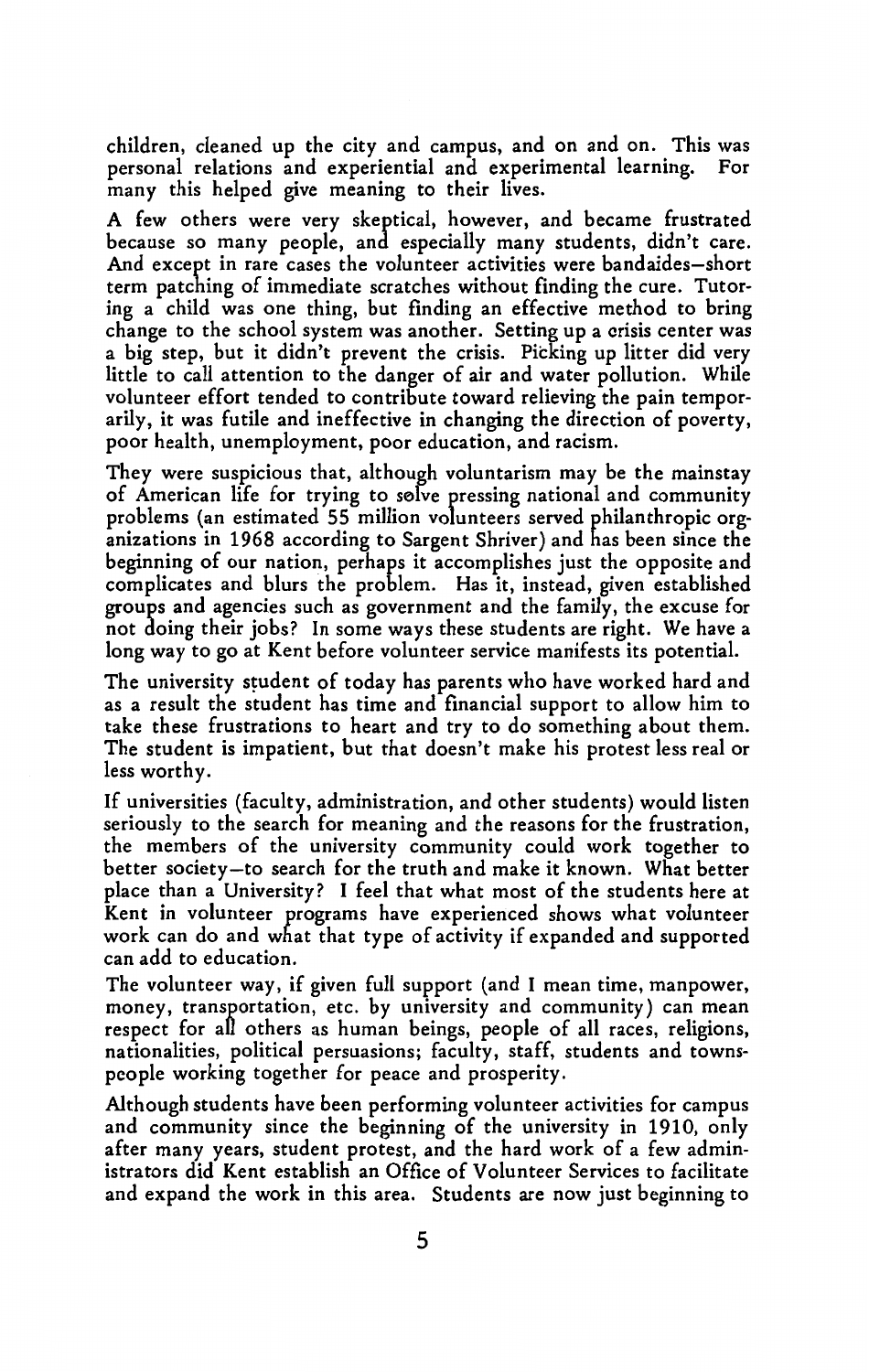learn about it. Fifteen hundred students and faculty worked in some way through this office as volunteers the year 1969-70.

The charter of Kent State University states that two important aims of the university are the student and his development, and service to the community outside the university. Encouraging Volunteer Services is one way for the university to serve the community and "to help the student realize his potential as an individual and as a responsible and informed member of society."

One of the biggest complaints of our student volunteers is that they are constantly told that they are preparing for life, when in fact they are living life right now. They want to influence those who make the decisions. We hope in the next few years to work with community organizers to better determine the needs of the surrounding community through the people themselves and work with those people to support them in their fight for better living conditions.

We have already seen this year that the cooperative effort of the university and hard workers in the community may result in water and sewage for several areas nearby. What couldn't be done with combined manpower and cooperation? More volunteer programs need to lead to constructive change. We need bandaides too, but we need to go beyond that. Students can and will provide a tremendously energetic manpower for good through their volunteer efforts.

Oh, that people will begin to listen and then to act in a constructive way so we will be around to do the job that needs doing so desperately. We are all guilty. Is it too late for Kent?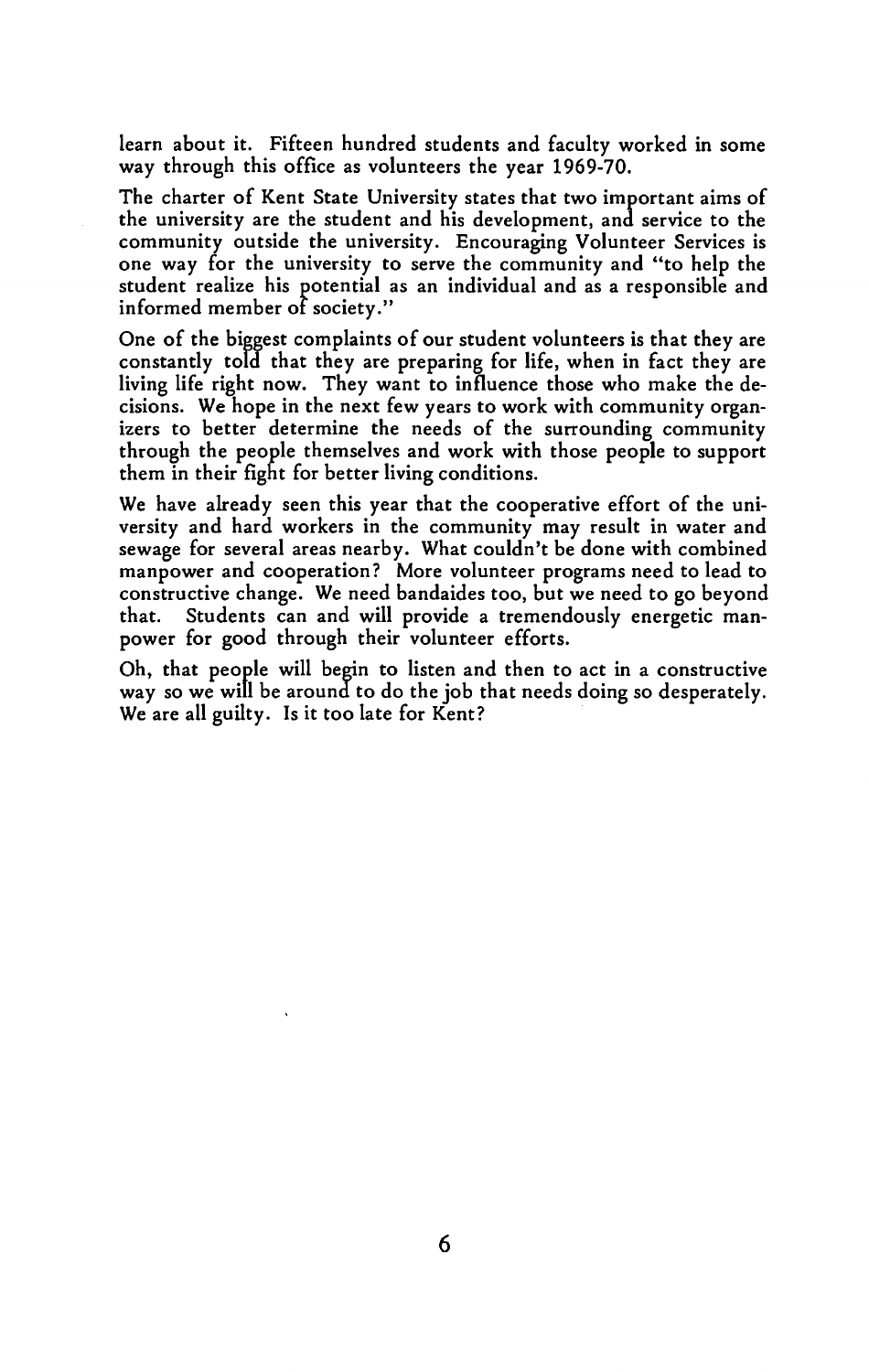#### **AN EXPERIENCE SURVEY OF COLLEGE STUDENT VOLUNTEER ATTITUDES TOWARDS METHODS FOR SOCIAL CHANGES**

by

Jonathon Paul Bacon Assistant Dean of Men West Liberty State College, West Liberty, W. Va. formerly Coordinator Student Education Corps Office of Volunteer Programs Michigan State University

In recent years, much thought on the university campus has been directed toward campus violence and unrest. Because of its cost in dollars and cents and its devastating effect on good public relations, many administrators have sought ways to channel youthful dissent into constructive and not so costly avenues of action. One such move on some campuses is the attempt for the university to espouse voluntary action on the part of its students.

Often the establishment of an office of voluntary services or of an administrative office to advise student-run volunteer programs is effected upon the premise that students involved in volunteer activity are less likely to become involved in campus unrest. Another reason is the favorable publicity that sometimes accompanies such a move.

On the other hand, some administrators have claimed that student volunteers because of a first hand experience out in the community are more apt to become radicalized. The suggestion is that they are deeply touched by their volunteer experience. and can be expected to empathize with the frustration and anxiety of the people with whom they work.

This is a report of an experience survey conducted to begin to discover the attitudes of committed volunteers toward social change and "appropriate means" for achieving it. This is only a beginning. The attitudes and values of each volunteer are as individual as their persons. But certain trends can be at least tentatively identified.

The sample for the survey included eighteen volunteers working through the Michigan State University Volunteer Bureau. The minimum amount of time engaged in volunteer programs was seven months. Several of the sample had been involved for up to three years, In a 1969-70 tally of demographic information on M. S. U. students working through the volunteer bureau, it was found that approximately two female students volunteer for every one male. The sample included twelve women and six men students. The sample was more heavily weighted with Juniors and Seniors because of the long term commit ment of most of the sample. The tally included two graduate students, one recent graduate, six Seniors, eight Juniors and one Sophomore. The ages of the sample population ranged from nineteen years to twenty-two years of age. The programs represented in the sample in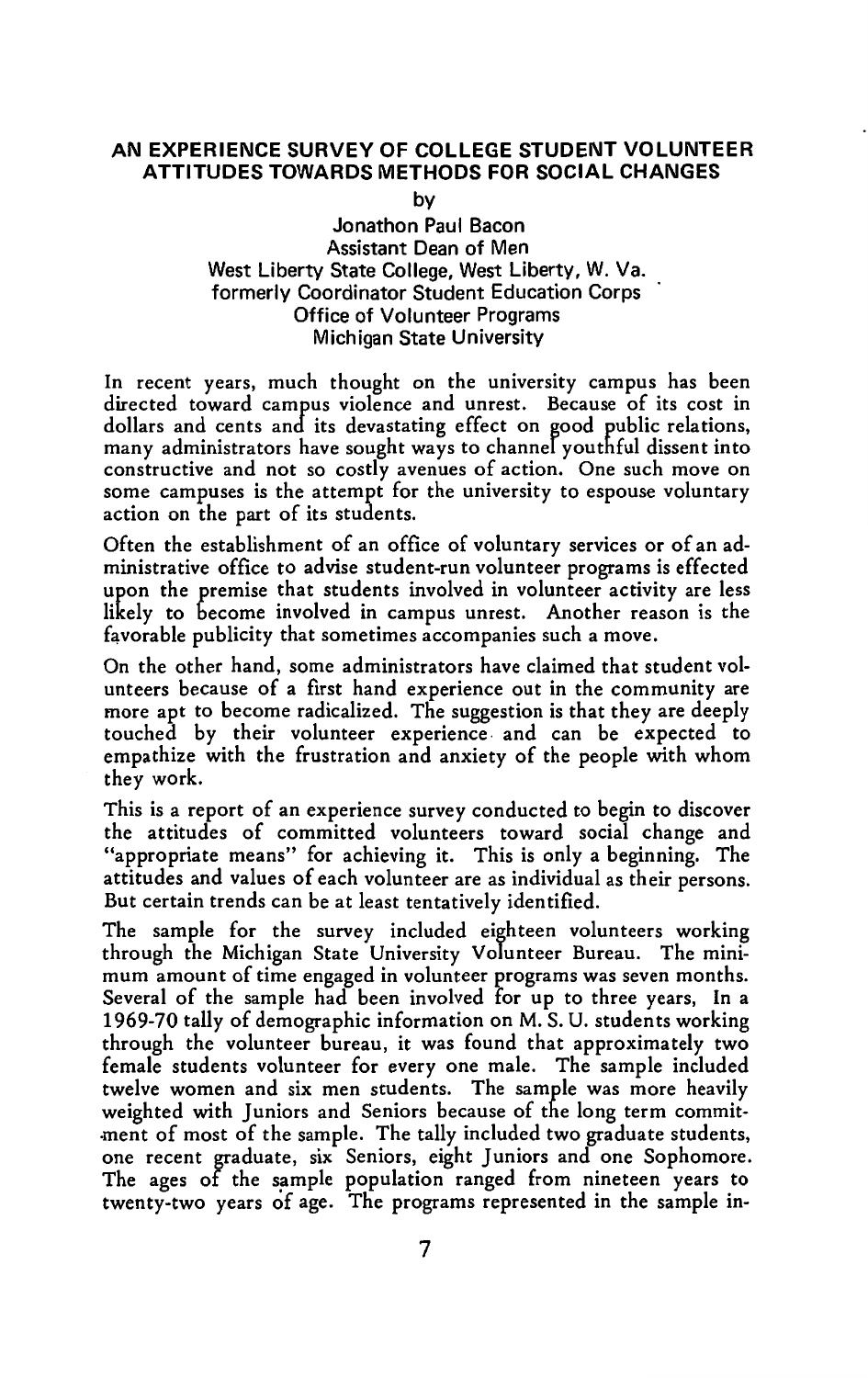eluded Campus Community Commission, Students for Community Organization through Personal Effort (SCOPE), Emergency Service Corps (ESC), volunteers at the Boy's Training School, and volunteers at the Veteran's Administration Hospital. Each of these programs requires a minimum amount of weekly participation and commitment.

The sample population was surveyed not to present an accurate statistical picture of all volunteers (the sample is too small for that), but rather to gain useful insights into the attitudes of these volunteers who are probably some of the most committed working through the M. S. U. Volunteer Bureau.

On the survey form, the sample was asked to identify those "means" or methods for achieving social change which they thought were appropriate. The criteria for appropriateness was: "would you personally use" the method? Six different means were identified for them as choices. They are: (a) working through established channels (i.e. campaigning, canvassing, committee work, etc.), (b) taking part in peaceful demonstrations where LEGAL, (c) taking part in peaceful demonstrations even though ILLEGAL, (d) taking part in demonstrations with VIOL-ENCE ONLY TO PROPERTY, (e) taking part in demonstrations with VIOLENCE TOWARD PEOPLE, and (f) taking part in a revolution or revolutionary activities aimed at destruction of the existing order so that a new order may be formed. .

A second sample was also asked to respond to the above portion of the survey. That sample was a completely random sample of M. S. U. students. The resulting comparison was not what one would expect. Below are those responses charted according to the number of respondents finding each choice of methods acceptable. The letters correspond to the above listing of choices.

It should be noted that one volunteer did not respond to the six choices because she "could rationalize every means listed." Only seventeen respondents are listed.

| Choice<br>Letter        | а | b | с                                    | α | е     |          |
|-------------------------|---|---|--------------------------------------|---|-------|----------|
| Volunteer<br>Sample     |   |   | 17(100%) 16(93%) 11(64.7%) 2(11.76%) |   | 0(0%) | 4(23.5%) |
| Non-Volunteer<br>Sample |   |   | 25(100%) 22(88%) 12(48.0%) 4(16.0%)  |   | 0(0%) | 5(20.0%) |

The interesting thing about the responses is the striking similarities in the answers of the two samples. For those who advocate volunteer activity as a means of deactivating students, their theory at least initially seems to be in error.

Through a self-report a deeper probe was made to see if the volunteer sample had altered their views on appropriate methods for social change. The volunteer sample was asked to reflect upon their volunteer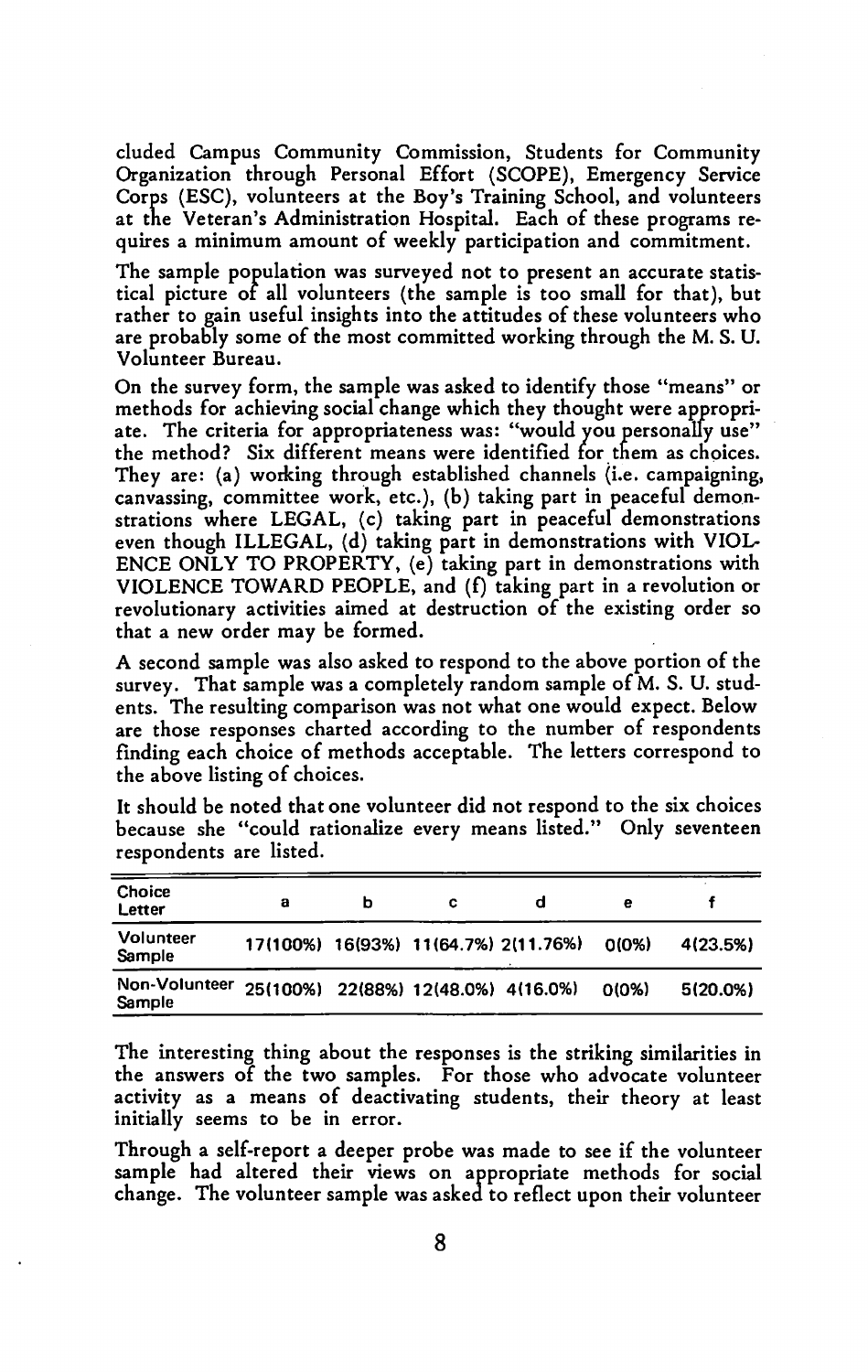experience and determine if it had changed their views and in what direction.

Five of the sample indicated that volunteer activities did NOT change their approach to appropriate means for social change. Twelve of the respondents answered that "yes" their views had been changed by the experience. This may have been a very hard thing to perceive as was evidenced by the eighteenth respondent who checked neither yes nor no.

"I've had a big change in my life due to the college experience which includes the volunteer programs. That makes it extremely difficult to gage the effects of one influence over another. During the Spring Strike (1970), my life was so affected that I imagine people in CCC (Campus Com: munity Commission) could tell it bothered me. On the same plane, my academic life was affected. What'J'm trying to say is that l can't pinpoint direct change in attitude to one cause or another. My life is too complex to answer this type of question."

The survey tried to probe still deeper to determine what kinds of changes took place because of the volunteer experience. The sample population which answered that the experience had changed their views were asked to identify which of the six listed methods of social change represented the respondent's views before volunteer work. The same six choices ranging from working in established channels to revolution were listed.

Only two of the respondents indicated a more traditional outlook on appropriate methods for change as a result of their volunteer experience. One male Senior indicated that "they (the volunteer experiences) have solidified and made more rational my views." That student indicated a change from working in peaceful demonstrations whether or not legal to working and taking part in only legal, peaceful demonstrations. He went on to say:

"It is my opinion that those who would engage in d, e, and f (Violent activities and revolution) are just as twisted and sick as that which they claim to despise. The system of American democracy is amazingly functional and open to change. But that change must come free from intimidation. It will not come overnight; it takes years. But change will come. Violence is the tactic of children and no child should be in a position to alter this government."

Three other respondents indicated that the only change was a solidification of views, not a change in the perception of appropriate methods.

"The way my views have· changed is that they have become established within me. I would say that prior to my volunteer experience I was passive and uncommitted. I couldn't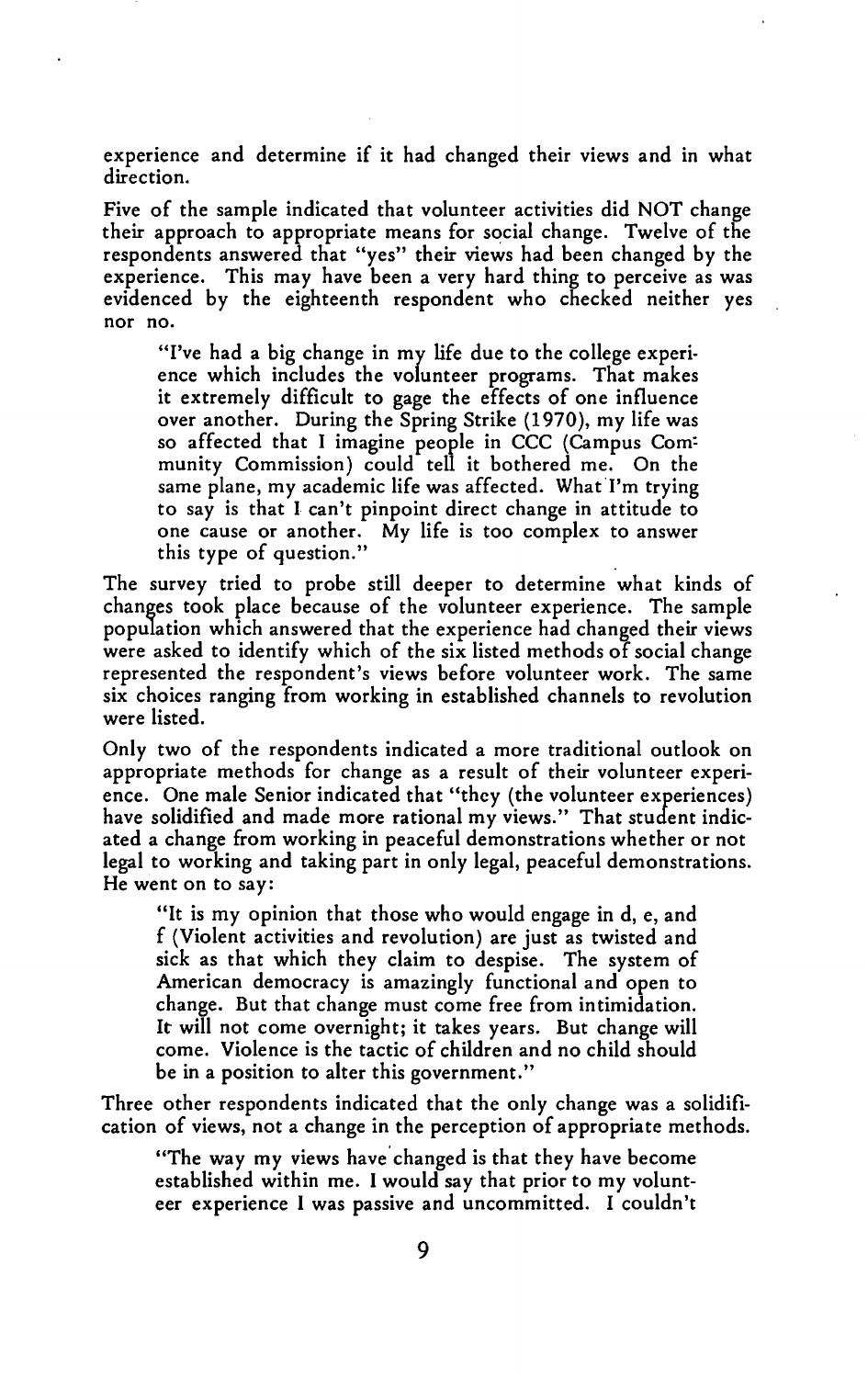remain uncommitted much longer. My volunteer experience created a tremendous impact upon my whole life."

The other seven respondents indicating a change of attitudes due to the volunteer experience all became more radical in outlook. All but one of that number would have taken part in only legal activities prior to their volunteer involvement. Only one of the seven would limit his volunteer activity to legal methods after the volunteer experience.

Three of the volunteers who became more radical due to volunteer activities added a new method to those they deemed "appropriate": revolution. Each of those three added that voluntary service "caused all the change in my attitudes" or that voluntary service "caused more change than any other activity."

To have volunteers working in the community believe in revolutionary activities as appropriate methods for changing the social system is an unusual finding. To find out that they developed that attitude as a result of their volunteer involvement is even more astounding! The author questioned those volunteers further and the following conversation seems typical of their responses.

- The Author: You said in your survey form that you believed revolution was an appropriate way to change the system. Could you explain what you meant?
- Volunteer: Well, revolution to a lot of people is violence. The only revolution which comes to most people's minds is the American revolution and naturally that was obtained by violence. It was overthrowing existing institutions, to put it very glorifyingly, that put the people in chains.

I would like a revolution in the existing institutions plus a revolution of the value system we have. This is what I mean by revolutionary activity. Trying to totally change, totally turn about the existing systems that we have.

- Author: Are you really talking about a revolution to eliminate our present institutions or are you talking about a crisis evolution of American Institutions?
- Volunteer: Maybe that hits it more closely. Given the constitution of this country, it was a document that was established for America, and I basically want to have a revolution to preserve that. And I believe strongly in what was put down in the constitution, even with as wide a range of interpretations as we have. But basically I would like to see a place where people are free, and I mean free in almost every respect, mindwise.

Author: So basically you believe in an evolutionary revolution?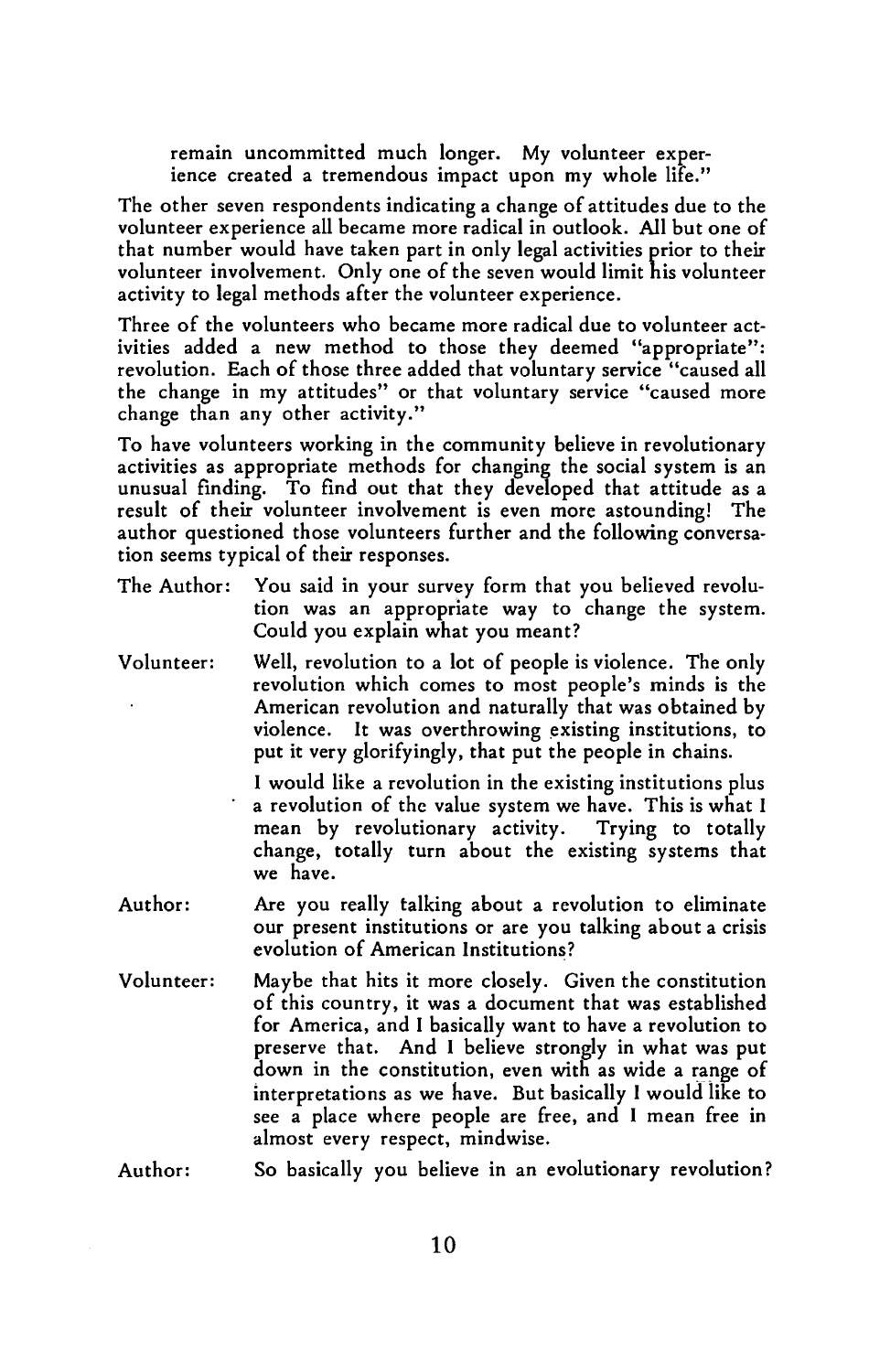Volunteer: Yes, a revolution to free the soul, maybe.

Author: Can it be peaceful?

Volunteer: A very qualified yes. Right now I strongly believe that if enough people would get into their minds that change is inevitable and that the future has to be looked at as well as the present and "Live for today" is great but let's do something about what's going to happen to our kids. I hope people get in their minds that change is inevitable and we must condition ourselves to look at change as not only adaptive to a problem. Oh Wow, there's a haze outside. There's eventually going to be a haze covering the whole earth. What are we going to do? We, as humans, have always adapted to the damn thing. We'll go out and buy oxygen masks and walk around. We won't go to the cause of the problem. There has to be a revolution in that, we have to stop adapting and start changing.

Each of the volunteers who indicated revolution as an appropriate method added a footnote of sorts. "In 'f' I refer to a non-violent peaceful revolution." "Revolutionary activities that are come by peacefully." Perhaps one of the weaknesses of the survey was that no distinction was made between "violent revolution" and a "peaceful evolution" of the system. The volunteers favored the latter.

One outstanding finding from the survey was the absence of any approval for "demonstrations with violence toward people." This could be a result of a deep reverence for life. It could also be due to the social undesirability of such a response. Even though such violence was not deemed appropriate, some of the volunteers had some fateful thoughts on the matter.

"Violence towards people is in the middle future, and I would term the next 20-30 years the middle future. It's mainly because if things don't change, if there are not enough people who really believe in peaceful revolution, then violence towards people will happen. I believe very strongly that violence toward people is inevitable, unless change comes."

Of those volunteers who would favor violence toward property as an appropriate method for change, the following statement seems typical.

"I would take part in d (violence to property) only under . the most dire circumstances. And I'm not sure what they would be. I'm wholly committed to non-violence as a matter of practicality in long range terms. Violence breeds hatred; and attitudes are much more difficult to change than laws or policies at which violence is aimed. But I find no basis for making non-violence an inviolate moral dogma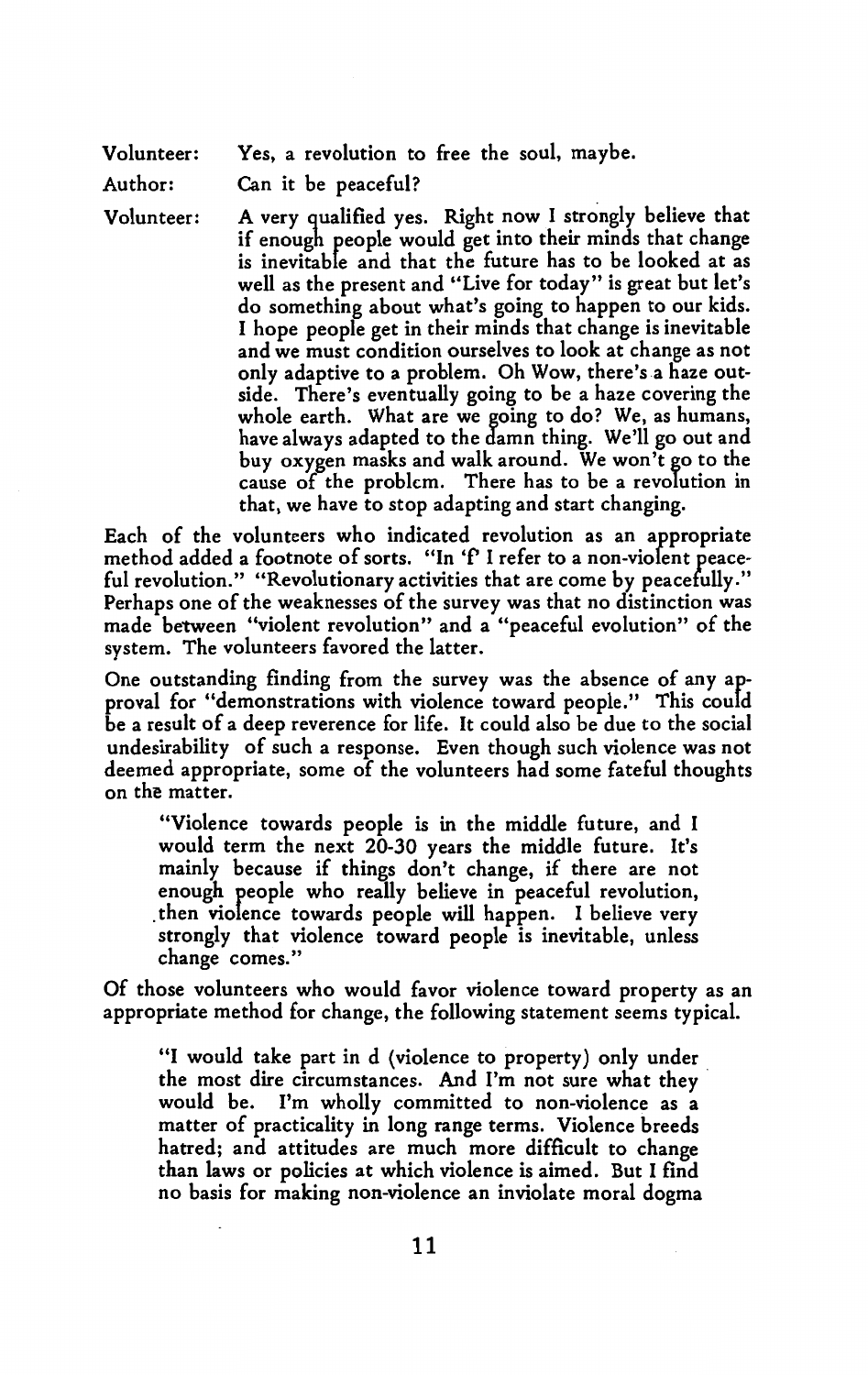either. Violence simply must be recognized for the strict limitations it has as an instrument of social change."

Two other statements must be added to complete the picture of those students who are radicalized through their volunteer experience. These also are typical of the mood of many respondents.

"The need for civil disobedience, a la King and Chavez, has been exposed to me, especially after becoming a volunteer. The greatest amount of change was due to working in the Lansing Boycott (Grapes) and Gene McCarthy and Richard Austin (for Mayor of Detroit) campaigns in 1968-69."

"I really believe that my participation in a volunteer program is a means of peaceful demonstration. If I thought everything was fine, I wouldn't be involved in any volunteer activity."

SUMMARY: At this point, generalizations are hard come by. The volunteer experience seems to radicalize certain volunteers, while other members of the same program become more conservative. Many volunteers do not seem to change their views regarding appropriate methods for social change. This may indicate that they joined the volunteer program either because they believed in working through the system or the other alternative is that social action does not enter into the picture. Their activity within the volunteer realm may be for other reasons or rewards.

It seems rather significant that there is no wide gap between the attitudes of volunteers and non-volunteers, At least by self-report, twelve of the eighteen volunteers sampled were changed by the volunteer activity. The change seems to better match their attitudes on methods with those of their peers. Their peers may also be changed by non-volunteer forces. Who is changed is not really known. It is not even certain that volunteers are actually changed by the volunteer experience. Their self-reports which show change could be biased by limited recollection or perception.

It is evident that the majority of this volunteer sample see something wrong with the system. Their approaches to correction of the wrongs is diversified except in one respect: they volunteer as a means for social change. Volunteerism is a means of "peaceful demonstration." This does not imply that volunteers may not be sitting in buildings and attending rallies.

Further research is needed, but at least initially volunteerism seems to radicalize more volunteers than not. Perhaps the best explanation of the volunteer experience and its impact upon college students can be stated by the following survey comment.

"I guess it opened my eyes really to what the hell was going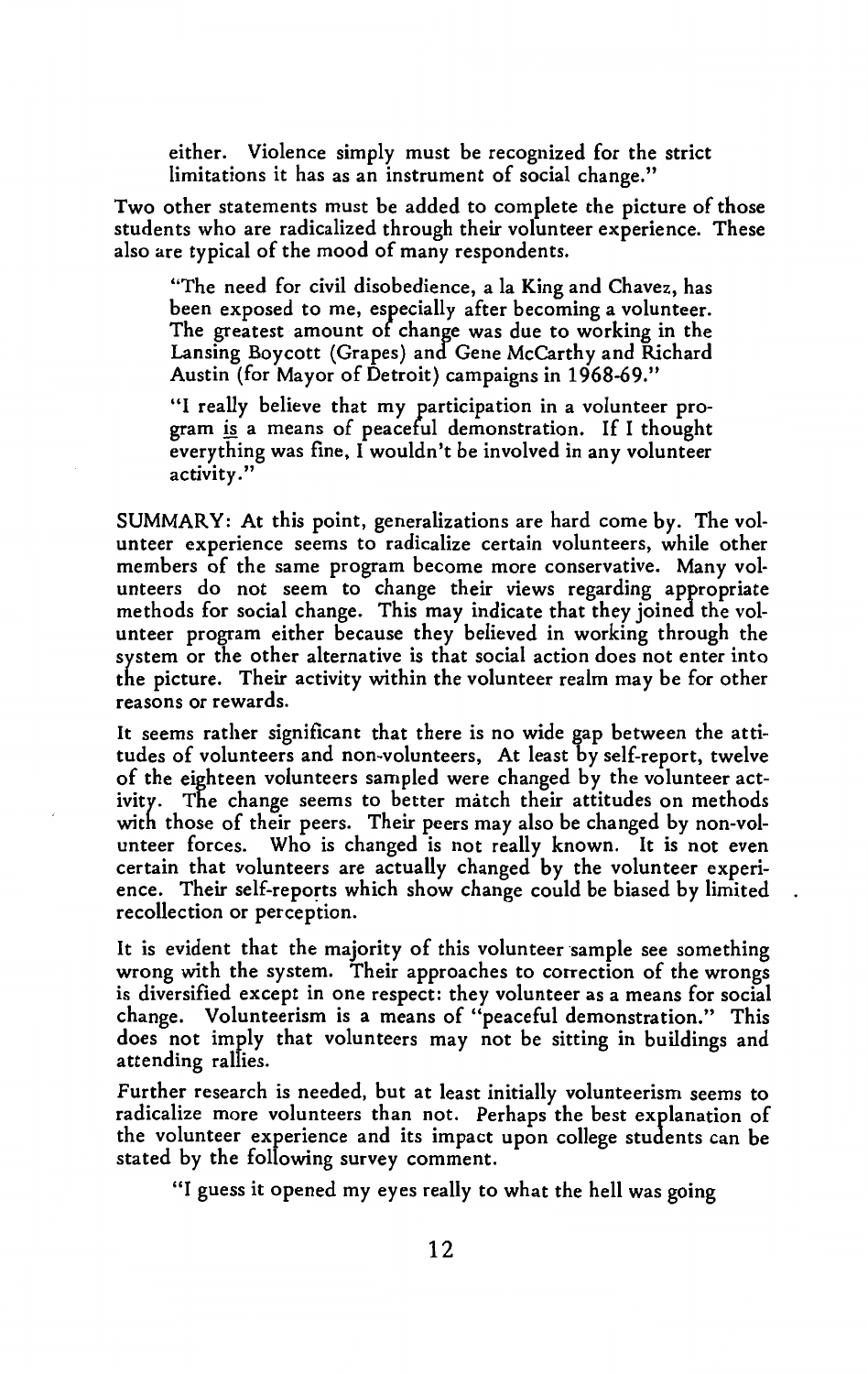on. I was living in a little dorm room and then I moved to a fraternity house and I just walked from the fraternity house to campus and back. I met people and went to mixers and then I started working with this (volunteer) project and found there were other people around that needed and I was just yanked out of that (college) environment and put in another environment, the real one. And I saw how things worked out there. I didn't like it. I took a look at myself and through that process of stepping into volunteer work, it became a process of changing me."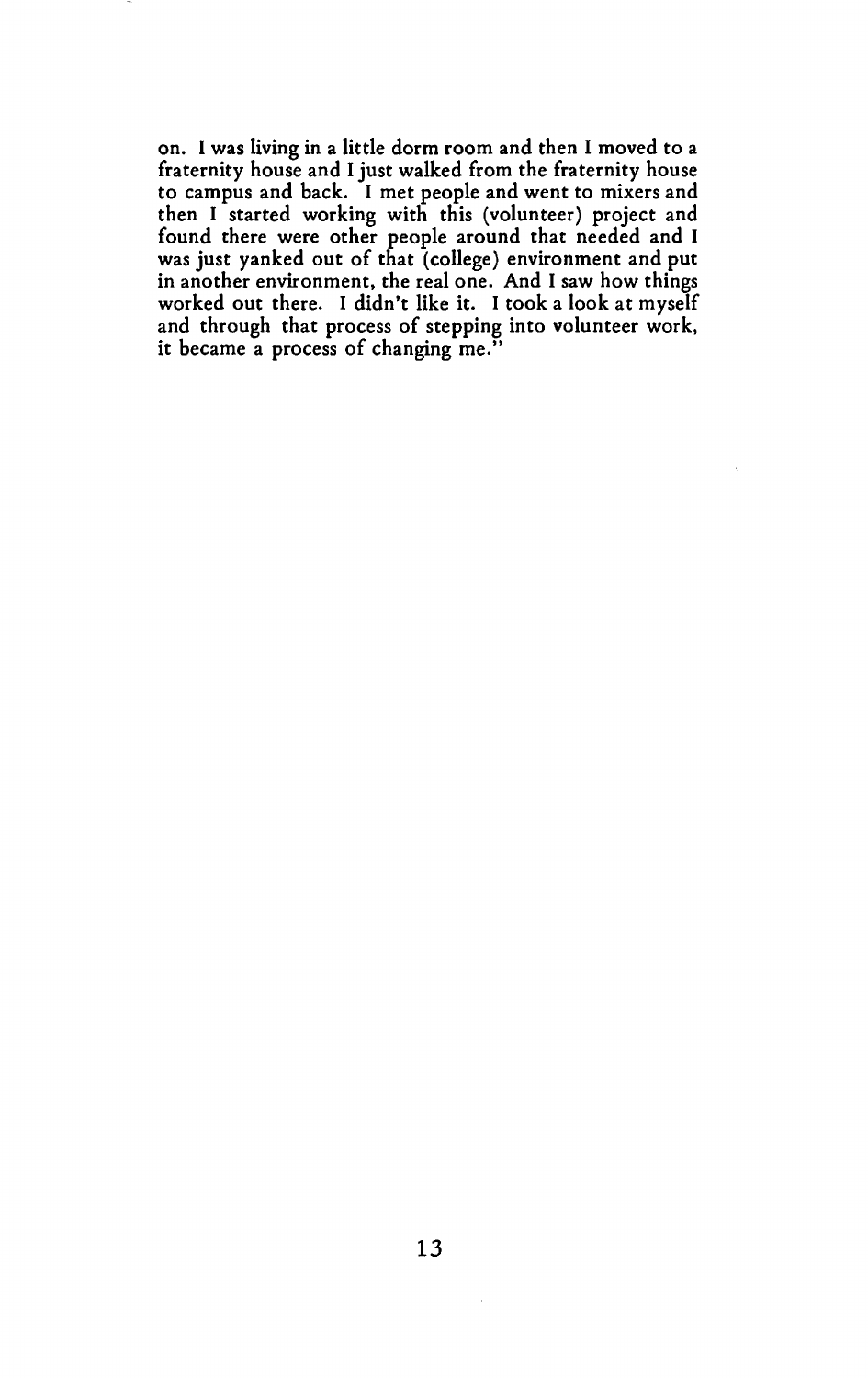### **INTEGRATING THE VOLUNTEER ROLE INTO THE COLLEGE CURRICULUM: AN EXPERIMENT**

by

Athena Theodore, Ph.D. Associate Professor of Sociology and Director of the Program in Community Affairs Simmons College, Boston, Massachusetts

Can the volunteer role be integrated into the college curriculum so that college, student, client, and community all benefit? And if so, how?

The purpose of this paper is to report on an experiment in which Freshman students in a woman's college worked as volunteers in various social agencies in the Boston metropolitan area as an integral part of a course in sociology called Urban Communities. The main objective of this experiment was to expose the entering college student to the life and problems of the urban community through an actual field work experience in the role of volunteer. In the attempt to accomplish this objective, the course was expected to provide volunteer help to social agencies requesting such help, to place the student's knowledge and attitudes about a community in proper perspective, to create enough interest in the problems of an urban environment so as to effect future community involvement, to contribute to the student's personal growth and maturity, and to give the student an opportunity to explore career interests. No specific hypotheses were tested in this first experiment, since the intention was to observe the various dimensions of an inductive approach to learning whereby the student would be gradually led from the empirical world of the community to the theoretical and conceptual world of the classroom. The traditional approach is to begin with the theory in the classroom and then apply it to the world outside. Although the idea of "field work" is not an uncommon practice in the social sciences, what is unique is the utilization of a "natural" role such as that of volunteer to aid in the achievement of knowledge.

The decision to use the volunteer role in this experiment was made because it appeared to present several advantages from both the administrative and pedagogical points of view. First of all, placing students in social agencies would be a relatively easy task to accomplish in a city where the demand was high for college student volunteers. In addition, an already established agency would provide the necessary degree of structure for volunteer participation since the organizational staff would assume at least initial responsibility for assigning, orienting, and supervising the students. A second advantage of the volunteer role was that college students facing a new situation for the first time would feel comfortable in the volunteer role, especially if they had previously participated in volunteer work and came from socio-economic backgrounds in which volunteering was a tradition. Third, since most social agencies are located either in or near the central city or its depressed neighbor-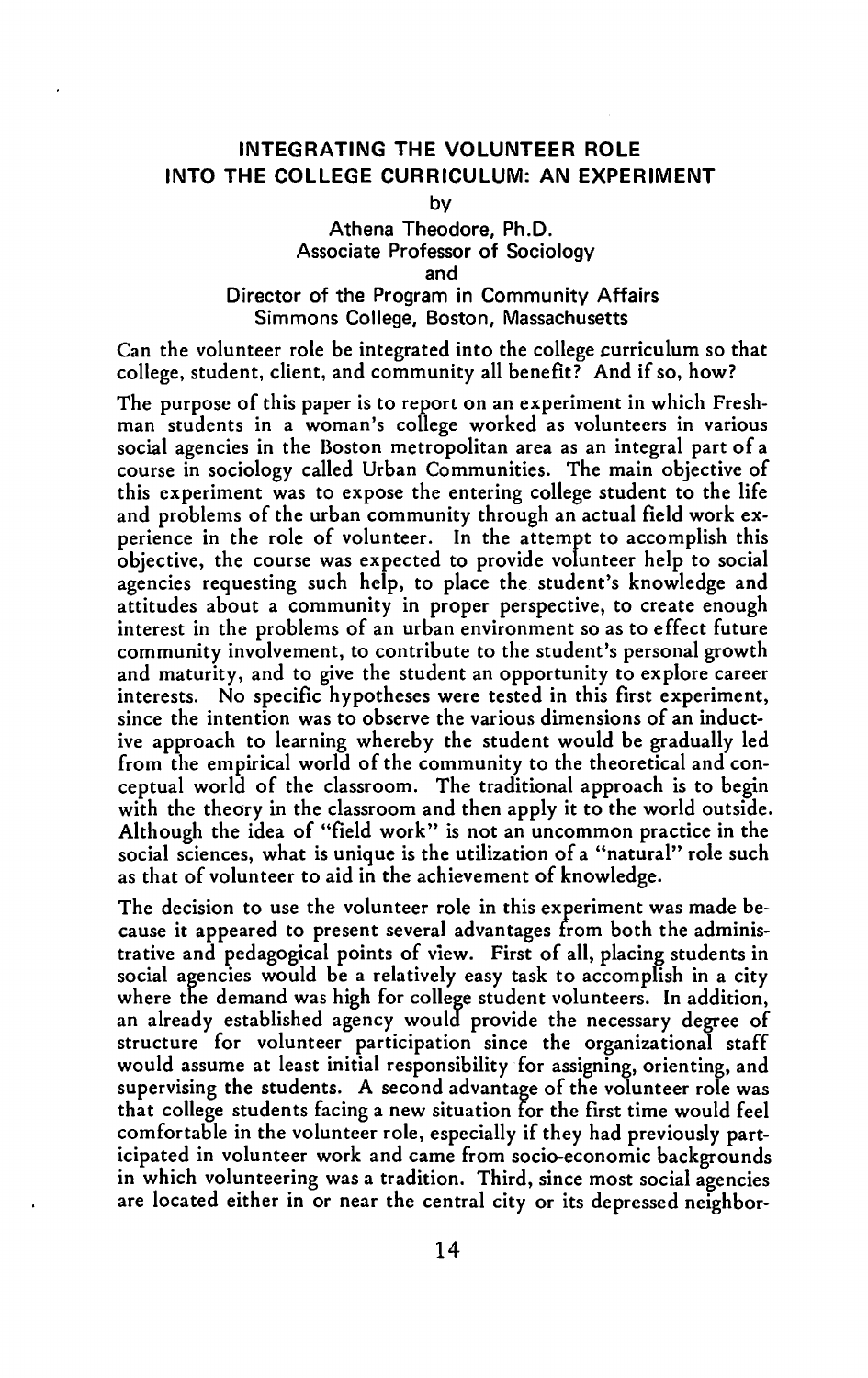hoods, the volunteer assignment would provide students with an opportunity to go into parts of the city with which they were not likely to be familiar. At the same time, affiliation with an agency would be less likely to induce resentment by the indigenous neighborhood population than if students lacked such affiliation; moreover, they would go where they were wanted. Fourth, the volunteer role had the advantage of sustaining the students' interest. For one thing, it was task-oriented: students had something to do rather than merely observe what was going on. For another, it was action-oriented to a greater or less degree, requiring students to make decisions on their own as to how they would solve the social problems confronting them.\_

Twenty-five Freshman students were randomly selected according to their career interests for each of the two semesters in which the course was offered from all those incoming Freshman students responding during the previous summer to an invitation to take the course. The total percentage of these interested students constituted 65 percent of the entire Freshman class.

Students were assigned to agencies which included settlement houses, hospitals, government agencies, and a few miscellaneous social action programs, some of which were part of the anti-poverty program. The presence of a student volunteer clearinghouse in the college served to reduce the effort needed to locate agencies recruiting college student volunteers, and placing two or more students in the same agency was an efficient way of handling this problem. However, it was still necessary to make telephone calls to the selected agencies to explain the purpose of the course and to elicit their cooperation in offering students the kinds of experiences which would give them the broadest possible view of the urban community, yet at the same time offer the agencies the maximum possible utilization of the students' talents and energy. Needless to say, the promise of non-dropout volunteers brought an enthusiastic response from the agencies contacted.

Besides their volunteer participation (one morning or one afternoon a **week** for approximately two to three hours), students attended classes for two class periods each week, read five books on the various aspects of urban sociology, toured the city and its periphery in a three-hour guided bus tour, took a mid-term and final examination, and wrote a term paper on a topic concerning the urban community which derived from their volunteer participation. They were also required to keep a weekly log of their experiences as volunteers-to record what they saw, heard, and felt, whether or not this seemed to be directly related to the urban community. These logs, examinations, and term papers, together with a questionnaire administered on an anonymous basis at the end of the semester and the instructor's personal observations and interviews with the individual students, provided the data on which the following summary of the findings and conclusions of this experiment is based.

The most significant finding in the course was that the field work exper-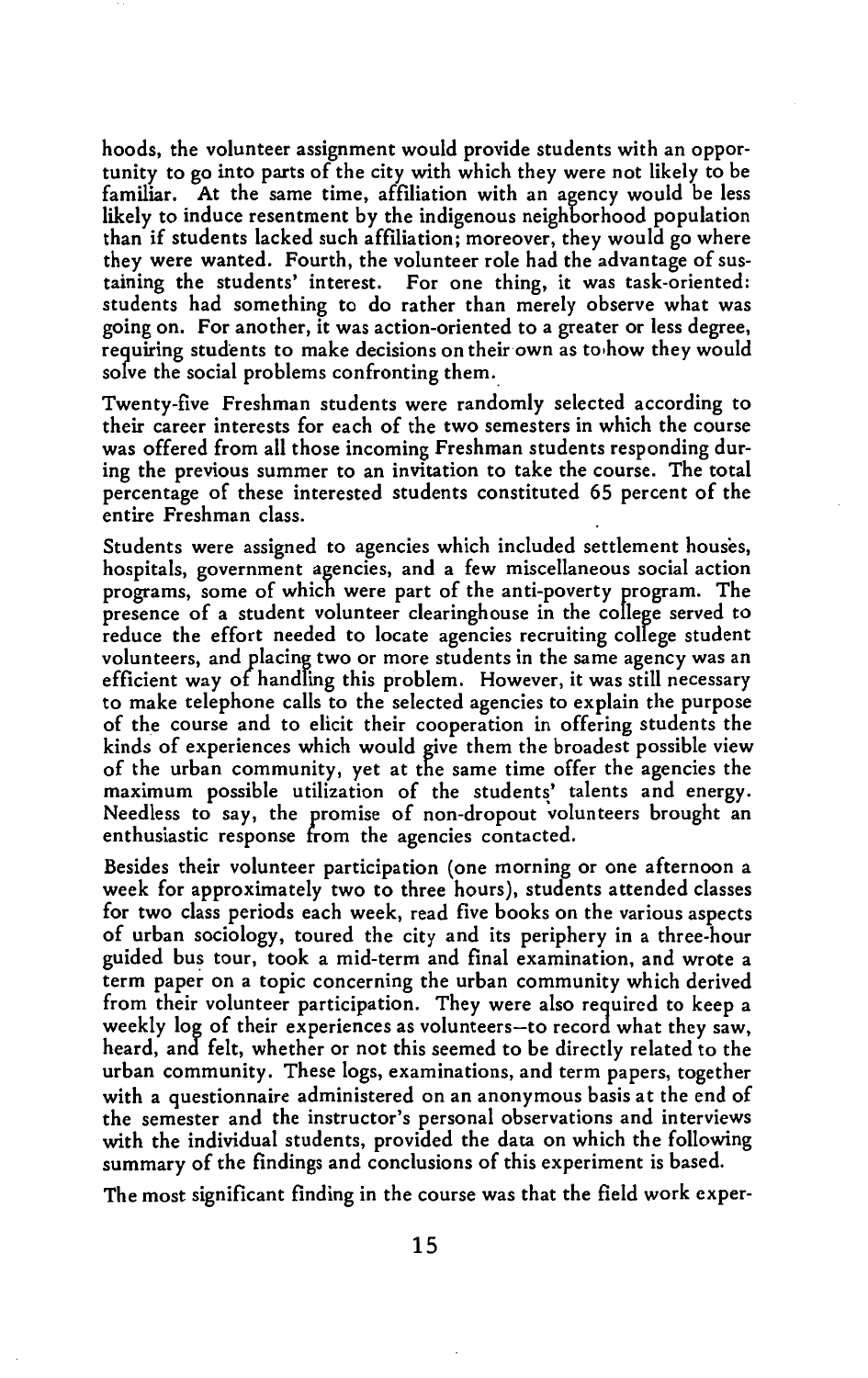ience was an exciting, necessary, and different way of learning. Students indicated that they felt that the best way to learn about the community was to relate field work to class work. There was not one student who did not feel that the field work was an important and integral part of the course. They felt it gave them an opportunity to see and understand the urban community in a way that class lectures and assigned readings did not. Actual contact with and involvement in community life made the knowledge gained in the classroom more meaningful.

The particular volunteer assignment was an important determinant in the extent of the student's enthusiasm for the course. However, even those students who were either indifferent or dissatisfied with their particular assignments (about one-fifth) thought that the idea of the volunteer role was a strong feature of the course. In addition, for the Freshman student the urban community was defined mainly as a slum. Those students who worked in the slum areas or with culturally disadvantaged individuals or groups in the various settings expressed the greatest degree of satisfaction with the course, while those who were located in the downtown business area or who had routine and unchallenging tasks or limited interpersonal relationships with people having problems felt less satisfied.

Despite certain recognized shortcomings in the placement process, did the course accomplish its objectives? Did students learn about the life and problems of the urban community? This study indicates that they did learn. The fact that the various aspects of the course-the volunteer role, the class lectures, the discussion periods, the bus tours, the reading assignments, the independent study projects-were all integrated into one total experience makes it difficult to state unequivocally that they learned more than they would if even one of these elements were missing. For one thing, there was no discernible difference in the quality of the examinations from previous classes in which traditional lecture and discussion procedures were followed without a field work requirement. For another, no two instructors would be likely to agree on just what ought to be learned in a course in urban sociology even if they agreed that something was learned. Although evaluation of the pedagogical merits of field work might require a controlled experiment, the fact remains that the students stated emphatically that their volunteer involvement should be an integral part of instruction. Far from becoming expert urbanologists, they nonetheless showed a substantial progression toward a rational perspective about the city and the people who lived in it. Even within the period of one semester they felt that their attitudes about the city and its people had changed in the direction of greater understanding and tolerance. However, there was no evidence to indicate that they had made any changes in career decisions since entering the course.

Thus, while the degree and nature of the knowledge gained by the stud-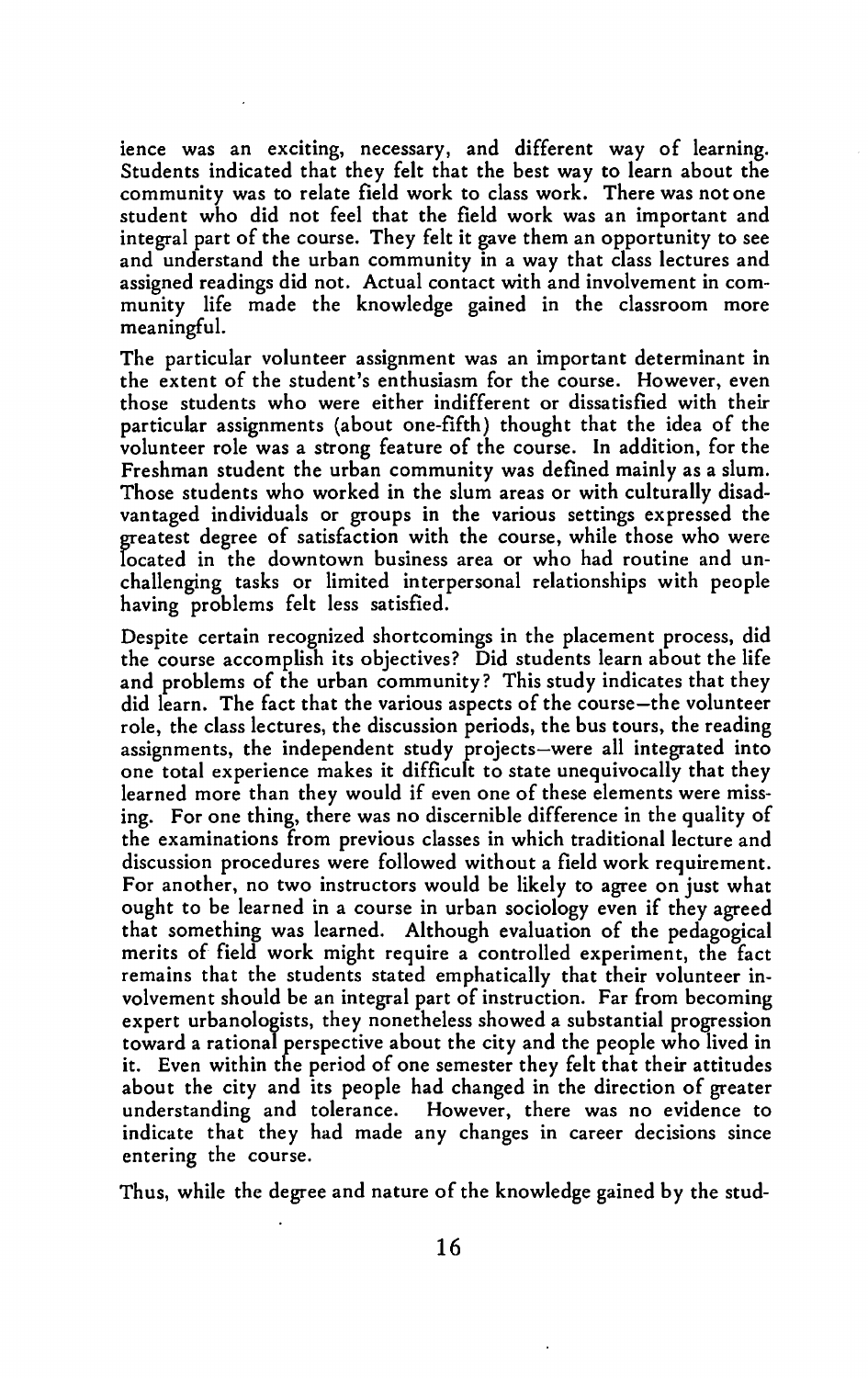ents and the exact contribution which the volunteer role made to the academic goals set for the course must await more systematic study than the research procedures used here revealed in forming the above conclusions, there is far less question as to the emotional impact of the volunteer experience on the student. A first-hand view of the neighborhoods and life in the inner city and the interpersonal relationships developed in the course of volunteering constituted a deeply stirring experience for these college students. They expressed over and over again in their personal logs such words as *shocked, amazed, surprised, afraid,* and *excited* on the one hand, and *very satisfied, thrilled, rewarding,* and *worthwhile* on the other. They attributed their changing attitudes to exposure to poverty and neglect, ethnicity, race, and urban blight. Their own impressions were that they had derived strong personal benefits in the form of growth and maturity, freedom and excitement.

Another interesting observation may be noted. It was not until the initial shock was over that these college students began to write or speak of wanting to help the person or persons whom they had been recruited to help. What seemed to occur was a movement from a selforiented to an other-oriented -position and that, despite earlier expressed desires to take the course to learn about the city, they appeared to use this experience to meet personal and emotional needs. It may well be that a variety of motivating forces were operative simultaneously which the present research effort was unable to determine.

In any case, this finding constituted an important consideration in reaching the conclusion that the specific content of the course might be less important than providing the novice college student with the opportunity to invade the inner city, relate to different groups, and to do so within a goal-oriented structure such as that provided by voluntary participation rather than through mere observation or other kind of field work assignment. What was clearly evident from the experiment was that learning at the college level requires some socialization prerequisites when students of high or middle socio-economic backgrounds are confronted for the first time with the social problems of poverty, race, and deprivation. There may indeed be a kind of conditioning or emotional "readiness" which must be cultivated similar to that found in the elementary school stage when the first-grade child is about to begin reading. In this respect the volunteer role related to the course as described above appeared to serve this "readiness" function by favorably predisposing the novice college student to academic study through an emotional experience not provided for in the conventional college curriculum. This conclusion points to the failure of college-level pedagogy to consider adequately the needs of the large majority of college students-those who come from environments which have been relatively free of social problems. In a sense their particular kind of deprivation is not unlike that of their lower socio-economic counterparts residing in the urban ghettos: both have experienced a denial of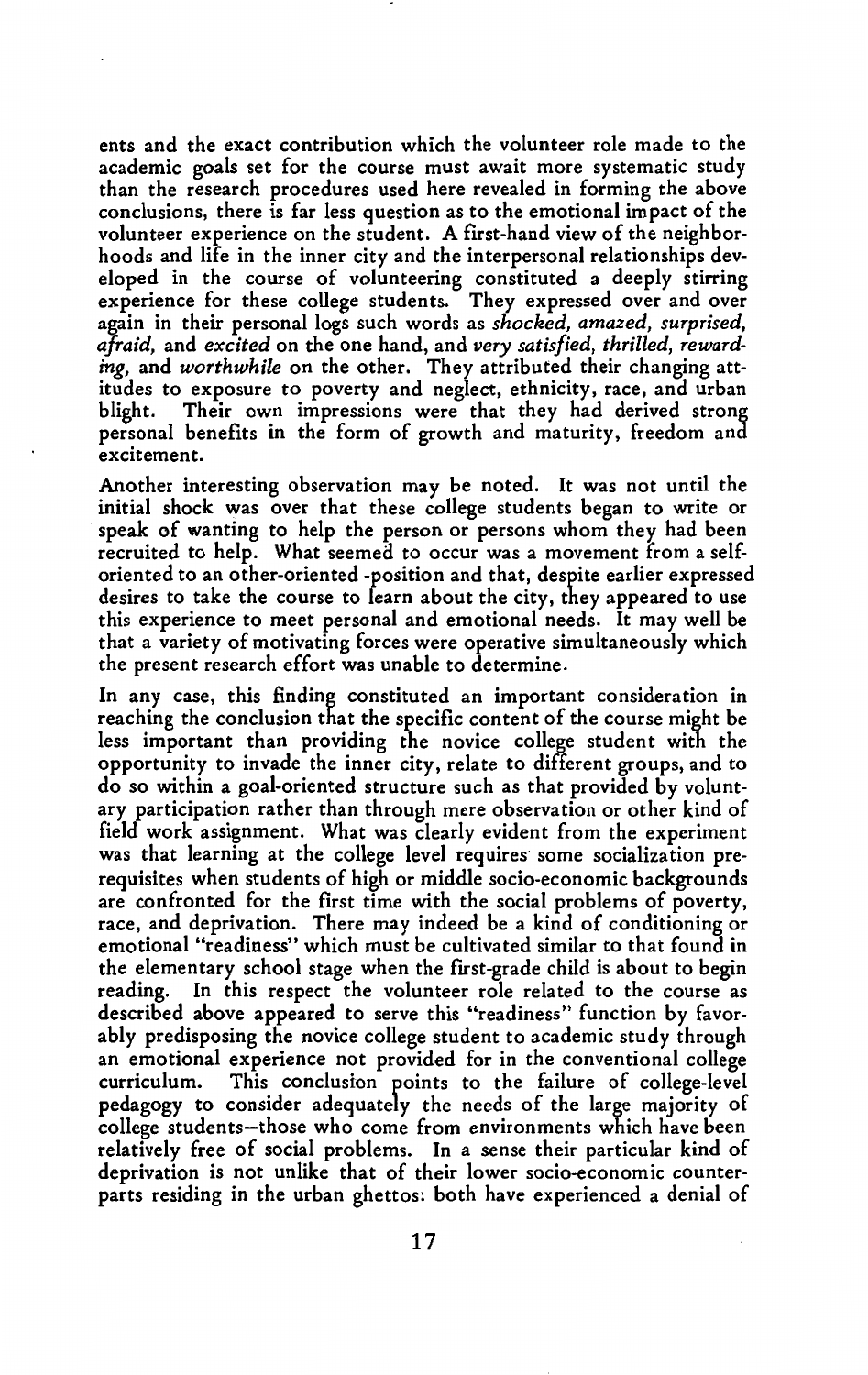certain kinds of learning experiences and social relationships by virtue of their residential locations.

What were the implications of the experiment for the further involvement of college students in changing their society? The students in this course evidently achieved a sufficient degree of confidence that they might be able to change the undesirable aspects of what they had learned about the urban community. Many students expressed the strong conviction that changes were badly needed. They stated that they would continue their work in the agencies after the course had ended if their schedules would permit even though they were not required to do so, and almost all stated that they planned to continue to be involved in volunteer work after graduation from college. It might thus be possible to conclude that they had internalized the volunteer role as a constructive approach to the solution of social problems. There was no anger or disillusionment expressed that changes could not be made in the future given both the continuation of volunteering and the acquisition of further knowledge. This conclusion indicates that volunteer work which is not integrated into a course (most volunteering) may have a different impact on both the present and future behavior of college students than when it is thus integrated, an observation which clearly calls for further research. It may *be* that students in the course-related volunteer role view the role in less change-oriented terms than do students in the non-course-related volunteer role.

A final word concerning recommendations. Some of these have to do with the discipline of sociology itself and others with the volunteer role. With respect to sociology, the principal conclusion drawn from this experiment was that it would *be* more desirable to introduce the volunteer role in an introductory course where students could concentrate on learning the basic sociological concepts through their volunteer experience without also having to cover the vast amount of substantive knowledge included in the standard urban sociology course as it is usually offered in the space of one semester. The principal conclusion drawn concerning the volunteer role was that students should have full knowledge about the approach to be used in the course so that they might assume all the obligations of the role, including the willingness and even enthusiasm to want to contribute to the solution of urban problems. The principal responsibility thus falls on the instructor to see that his students have both meaningful and academically sound experiences but also to insure that the cooperating agencies are not exploited in any way.